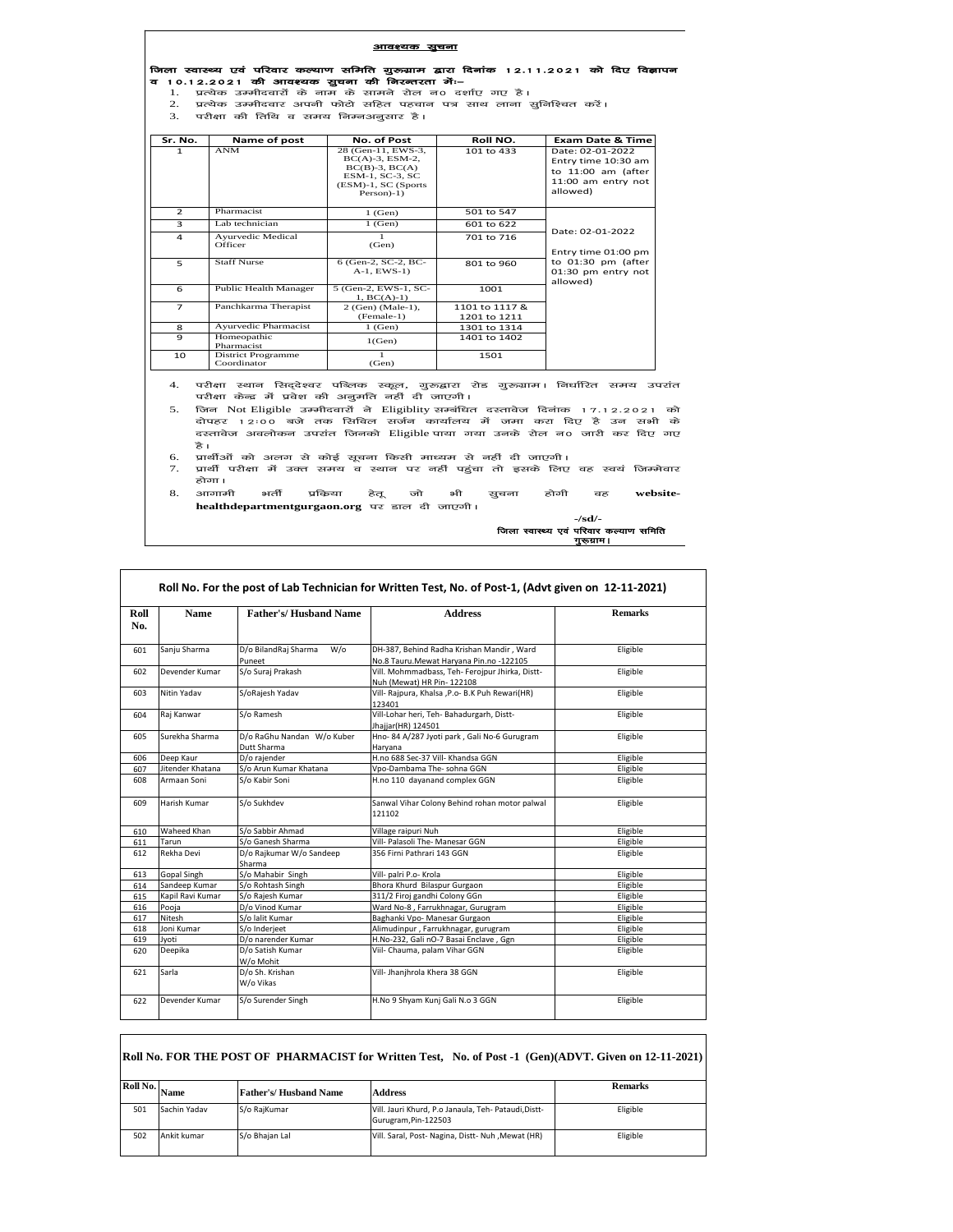| 503 |                  |                                          |                                                                                          | Eligible |
|-----|------------------|------------------------------------------|------------------------------------------------------------------------------------------|----------|
|     | Lavlit           | S/o Ajit Singh                           | Vill- Shekhupur Majri, P.o- Siwari, Teh-<br>Farrukhnagar, Distt- Gurugram Pin.no- 122506 |          |
| 504 | Parvinder        | S/o Rajesh                               | Vill-Rajpura Khalsa, P.O-Bodia Kamalpur, Distt-                                          | Eligible |
| 505 | Sandeep          | S/o Balraj Singh                         | Rewari, (HR) 123401<br>H.no-479, Gali No-4, Rajiv Colony, Naharpur-Rupa                  | Eligible |
|     |                  |                                          | Gurugram, 122004                                                                         |          |
| 506 | Jagdeep          | S/o Vijender Singh                       | H.no- 962/30 Malviya Nagar, Street no- 2,<br>Sonepat                                     | Eligible |
| 507 | Anil             | S/o Chet Ram                             | Vill- Agaon, Teh- Feroze Pur, Jhirka                                                     | Eligible |
| 508 | Deepika          | D/o Ramesh Kumar W/o Vishal              | Vill- Bhandor p.o- Punsika, Teh- Manethi, Distt-                                         | Eligible |
| 509 | Sangeeta yadav   | Yadav<br>D/o Balwant Singh<br>W/o Mahesh | Rewari<br>Vill- Daboda, P.o- Jataula, farrukhnagar,                                      | Eligible |
|     |                  | Kumar                                    | Gurugram                                                                                 |          |
| 510 | Manju            | D/o Ram Chander                          | H.no-12 Street No- 16/A GGn                                                              | Eligible |
| 511 | Hitesh           | S/o Narender Kumar                       | Bhora Kalan, Bhimsi, patudhi, GGN                                                        | Eligible |
| 512 | Shivom           | S/o Sanjay Kumar                         | H.no-265/3 Kanugoyan, Palwal                                                             | Eligible |
| 513 | Adesh Bhardwaj   | S/o Horam Bhardwaj                       | Jakopur, Shona, GGN                                                                      | Eligible |
| 514 | Rohit            | S/o Daulat Ram                           | Vpo- Ujina, Nuh (HR)                                                                     | Eligible |
| 515 | Rachna           | D/o Chander Parkash                      | H.no-381/3 Hari Nagar Gurgaon                                                            | Eligible |
| 516 | Sumit            | S/o Mahabir parshad                      | 601/9 Vishavkarma Colony, Jind                                                           | Eligible |
|     |                  |                                          |                                                                                          |          |
| 517 | Vijay Kumar      | S/o Mahabir Singh                        | VPO- Ladwa, Hisar                                                                        | Eligible |
| 518 | Salesh Kumar     | S/o Tejpal                               | Ghosgarh Po-jamalpur, Pataudi GGN                                                        | Eligible |
| 519 | Deepak Verma     | S/o Dinesh Kumar                         | Garhi Bazidpur, Sohna GGN                                                                | Eligible |
| 520 | Mamta            | D/o Sarjeet W/o Devender                 | Inchhapuri , Pataudi GGN                                                                 | Eligible |
| 521 | Kamal parkash    | S/o Gyan Chand                           | otha, Punhana, Mewat                                                                     | Eligible |
| 522 | Vinod Nehra      | S/o Late. Bharat Singh                   | H.no-281, Kanhai ,GGN                                                                    | Eligible |
| 523 | Chetan Sharma    | S/o Bhim Sain Sharma                     | Vashishta Villa, Defence Colony, Baluda Road,                                            | Eligible |
|     |                  |                                          | Sohna, GGN                                                                               |          |
| 524 | Deepak Yadav     | S/o Mahender Singh                       | Kanwali, Rewari 123411                                                                   | Eligible |
| 525 | Manisha          | D/o Ban Singh W/o Ajay kumar             | Vpo- Khandewla, Gurugram                                                                 | Eligible |
| 526 | Vipin yadav      | S/o Rohtash singh Yadav                  | Vpo- Gurawar, Rewari                                                                     | Eligible |
| 527 | Jitender Kumar   | S/o Dharm Pal                            | H.no-2, Block-H, Hisar                                                                   | Eligible |
| 528 | Rohit            | S/o Deepchand                            | VPO-Bupupam, Daultabdh                                                                   | Eligible |
| 529 | Azad             | S/o Dhyan Singh                          | Vill-Hindol, P.o-Sanwar, Bhiwani                                                         | Eligible |
| 530 | Manoj Kumar      | S/o Tejpal                               | Devrala, Tehsil-Tosham, Bhiwani                                                          | Eligible |
| 531 | Rakesh           | S/o Navin Kumar                          | Vill-Ghosgarh, Po-Jamalpur GGN                                                           | Eligible |
|     |                  |                                          |                                                                                          |          |
| 532 | Isha Chawla      | D/o Bharat Bhushan                       | Rosewood city Sec-49 GGN                                                                 | Eligible |
| 533 | Karamjeet phogat | D/o Ompal                                | Vill-Jolahaka PO-Ghanghola, Sohna, GGN                                                   | Eligible |
| 534 | Priya            | D/o Sanjeev Kumar                        | Vill-Polangi, Rohtak                                                                     | Eligible |
| 535 | Ashish Sharma    | S/o Rakesh sharma                        | VPO- Garhi Hasru , Near railway Station GGN                                              | Eligible |
| 536 | Nitin            | S/o Jeetram                              | Vill-Mandawar PO- Lalakherli, Sohna, GGN                                                 | Eligible |
| 537 | Sanjeev Kumar    | S/o Ashok Kumar                          | Ashok Vihar Ph-1, Near Govt School, GGN                                                  | Eligible |
| 538 | Hitesh           | S/o Dharamveer                           | Kherki Daula GGN                                                                         | Eligible |
| 539 | Neeraj Bachchas  | S/o Jeetram                              | Mandawar , Sohna, GGN                                                                    | Eligible |
| 540 | Anoop Kumar      | S/o Ram Kumar Verma                      | PHC-Palra GGN                                                                            | Eligible |
| 541 |                  | Akash Kumar Sharma S/o Shyam lal Sharma  | Rajavash P.o- Karawara, Manakpur, Rewari                                                 | Eligible |
| 542 | Parmod Kumar     | S/o Bishan sarup                         | H.no-277, Sec-9, Gurgaon                                                                 | Eligible |
| 543 | Deepti           | D/o Sunder lal W/o Karan Maken           | H.no-1481 Near Sec-4 market, GGN                                                         | Eligible |
| 544 | Naveen Thakur    | S/o Mahesh Chand                         | Ryan Enclave , Sohna Road, Maruti                                                        | Eligible |
| 545 | Sikender         | S/o Majid Khan                           | kunj,Bhondsi,GGN<br>Vard 13 pahar Colony , Sohna, GGN                                    | Eligible |
|     |                  |                                          |                                                                                          |          |
| 546 | Alka             | D/o Balraj W/o Daljeet                   | Vpo- Indri, Nuh                                                                          | Eligible |
|     |                  |                                          |                                                                                          |          |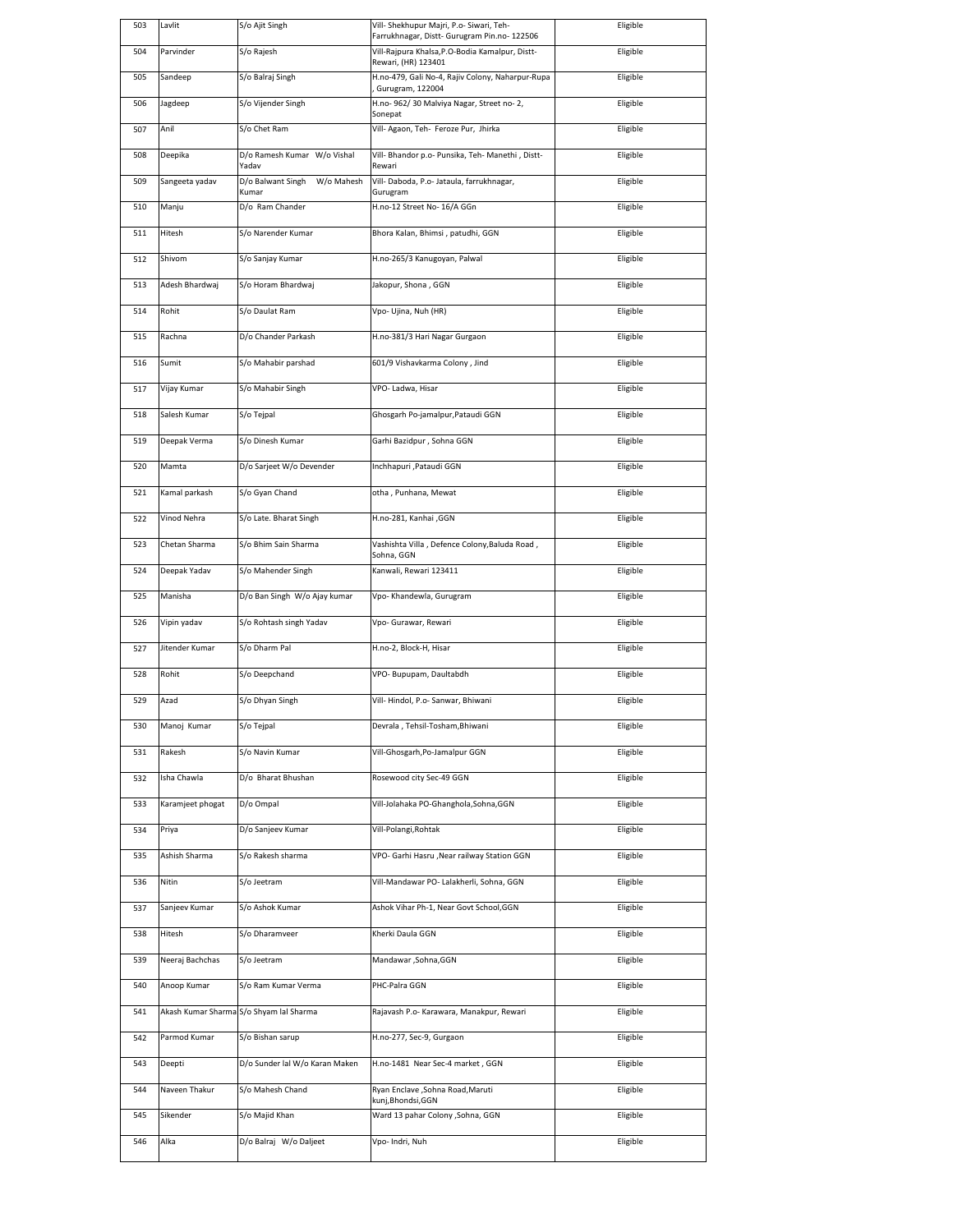| 547 | Swavam prakash | S/o Budh ram | VPO-Ghangola, Sohna, GGN | Eligible |
|-----|----------------|--------------|--------------------------|----------|
|     |                |              |                          |          |
|     |                |              |                          |          |
|     |                |              |                          |          |

| Roll No. For the Post of ANM for Written Test, No. of Post- 28, (Advt given on 12-11-2021) |                      |                                                   |                                                                                                 |                      |  |  |  |
|--------------------------------------------------------------------------------------------|----------------------|---------------------------------------------------|-------------------------------------------------------------------------------------------------|----------------------|--|--|--|
| Roll No.                                                                                   | Name                 | <b>Father's/Husband Name</b>                      | <b>Address</b>                                                                                  | <b>Remarks</b>       |  |  |  |
|                                                                                            |                      |                                                   |                                                                                                 |                      |  |  |  |
| 101                                                                                        | Jyoti                | D/o Sh. Subash                                    | Vill. Akhlimpur, Tikli                                                                          | Eligible             |  |  |  |
| 102                                                                                        | Jyoti                | D/o Uday Bhan                                     | V.P.O- Dhani Shanker wali Bhora Kalan (Pataudi)                                                 | Eligible             |  |  |  |
|                                                                                            |                      |                                                   | Gurugram ,Pin-122413                                                                            |                      |  |  |  |
| 103                                                                                        | Ram Bhateri          | D/o Jai Bhagwan                                   | V.P.O- Dighal, Teh- Beri, Disst. Jhajjar ,Pin-124107                                            | Eligible             |  |  |  |
|                                                                                            |                      | W/o Krishan Kumar                                 |                                                                                                 |                      |  |  |  |
| 104                                                                                        | Manoj Devi           | D/o Desraj Singh<br>W/o Sandeep Malik             | House No-210, Gali No-4, Ashok Vihar Phase-3,<br>Gurugram                                       | Eligible             |  |  |  |
| 105<br>106                                                                                 | Lalita<br>Pinki Devi | D/o Tek Chand<br>D/o Sultan Singh                 | V.P.O-Shikohpur, Gurugram Pin.no-122004<br>V.P.O- Dighal, Teh- Beri, Distt. Jhajjar, Pin-124107 | Eligible<br>Eligible |  |  |  |
| 107                                                                                        | Meenakshi            | W/o Surender<br>D/o Mahender kumar<br>W/o         | V.P.O- kherki Majra, Dhankot, Distt-Gurugram                                                    | Eligible             |  |  |  |
|                                                                                            |                      | Ajay                                              |                                                                                                 |                      |  |  |  |
| 108                                                                                        | Saroj Kumari         | D/o Mahadev Prasad Jat<br>W/o ramavtar            | Village- Raipur, Mundawar, Alwar, Pin-301404                                                    | Eligible             |  |  |  |
| 109                                                                                        | Geeta Yadav          | D/o Ramesh Kumar<br>W/o Narender Kumar            | Vill. Tatarpur Khalla, P.o- Bhatrana, Distt- Rewari                                             | Eligible             |  |  |  |
| 110                                                                                        | Sumit                | D/o Hetram                                        | Vill. Sanpka , P.O- Pataudi, Teh.-Farukhnagar, Distt-                                           | Eligible             |  |  |  |
| 111                                                                                        | Reena Kumari         | D/o Raj singh                                     | Gurugram (HR)<br>Vill. Bhoda Khurd, Post Bhorakalan, Distt-                                     | Eligible             |  |  |  |
| 112                                                                                        | Suman                | w/o Jawaharmal<br>D/o Prithvi singh               | Gurugram HR, Pin-122413<br>Vpo- Hassanpur Taoru(7) Mewat Haryana                                | Eligible             |  |  |  |
| 113                                                                                        | Nancy                | W/o Sandeep Kumar<br>D/o satish                   | Vpo-Hassanpur, Distt- Mewat(HR)                                                                 | Eligible             |  |  |  |
| 114                                                                                        | Kavita               | D/o Krishan Dutt                                  | H.no- 10, Gali-N0-4B, Ashok Vihar, Phase-3,                                                     | Eligible             |  |  |  |
| 115                                                                                        | Rekha yadav          | W/o Vinod Kumar<br>D/o Bhim Singh<br>W/o Satbir   | Gurgaon pin-122001<br>Vpo- Gurawara, Distt- Rewari, Teh- Pahlawas                               | Eligible             |  |  |  |
|                                                                                            |                      | Singh                                             | Maryana, pin.no- 123035                                                                         |                      |  |  |  |
| 116                                                                                        | Pavita               | D/o Krishan kumar<br>W/o Jaivir<br>Singh          | Vpo-Gudha, Distt- Jhajjar, Teh- Jhajjar 124103                                                  | Eligible             |  |  |  |
| 117                                                                                        | Shinu                | D/o Inderpal<br>$W$ /o<br>Himanshu                | 365, Near Hanuman Mandir, Mokalwas (132)<br>Gurugram(HR)                                        | Eligible             |  |  |  |
| 118                                                                                        | Jyoti                | D/o Devender Kumar<br>W/o                         | H.No- 185, Vpo- teekli, Gurrugram (HR) 122101                                                   | Eligible             |  |  |  |
| 119                                                                                        | Rekha                | Krishan Kumar<br>D/o Hansraj<br>W/o Sanjay        | Vpo- sodhi, Distt- Jhajjar, Teh- Badli                                                          | Eligible             |  |  |  |
| 120                                                                                        | Mamta                | D/o Bijender<br>W/o Neeraj                        | Vpo- sodhi, Distt- Jhajjar, Teh- Badli                                                          | Eligible             |  |  |  |
| 121                                                                                        | Sunita Devi          | D/o Balwan Singh<br>W/o Surender<br>Singh         | H.no- 57 ShaheedBhagat Singh Enclave, Surat<br>Nagar Phase -1, Gurugram, 125121                 | Eligible             |  |  |  |
| 122<br>123                                                                                 | Anju<br>Meenu        | D/o Satish Kumar<br>D/o Shree Niwas<br>W/o Sushil | H.no- 27, Gali No-3, Ashok Vihar-III<br>New colony Manesar(154), Gurugram (HR)                  | Eligible<br>Eligible |  |  |  |
|                                                                                            |                      | Kumar                                             | 122051                                                                                          |                      |  |  |  |
| 124                                                                                        | Deepa                | D/o Phool Singh<br>W/o Bijender                   | H.no-115, Vpo- Girawar, Jhajjar(HR) 124103                                                      | Eligible             |  |  |  |
| 125                                                                                        | Anju Bala            | D/o Netram<br>W/o Nitesh                          | Fazalwas(149) Gurugram (HR) 122413                                                              | Eligible             |  |  |  |
| 126                                                                                        | Asha Rani            | D/o Abhimanyu<br>W/0 Late Sushil<br>Yadav         | H.no-2, Manesar, Teh-Maesar, Distt-<br>Gurugram, (HR) Pin-122051                                | Eligible             |  |  |  |
| 127                                                                                        | Meena Devi           | D/o Attar Singh<br>W/o Rajpal                     | Vpo- Jholri, Distt- Rewari, Teh- Kosli Nahar, Pin.no-<br>123303                                 | Eligible             |  |  |  |
| 128                                                                                        | Seema                | D/o Dalip Singh<br>W/o Ravinder                   | Vill- Dangkalan, Teh- Tosham, Distt- Bhiwani, (HR)                                              | Eligible             |  |  |  |
| 129                                                                                        | Lalita Rani          | D/o Ramchander W/o Late Anil                      | 127111<br>H.no-141, ward No- 10, Hari pura Mohalla,                                             | Eligible             |  |  |  |
|                                                                                            | Naseema Khan         | Kumar<br>D/o Mohd. Israli Sehrawat W/o            | Jhajjar, (HR) 124103                                                                            |                      |  |  |  |
| 130                                                                                        |                      | Arman Khan                                        | Hidayat Colony Ward No.4, Nuh , Pin- 122107                                                     | Eligible             |  |  |  |
| 131                                                                                        | Sunita Kumari        | D/o Ramanad<br>W/o Harpal<br>Singh                | Vpo-Zainabad, Sub Teh-Dahina, Distt-Rewari, Pin-<br>123411                                      | Eligible             |  |  |  |
| 132                                                                                        | lyoti                | D/o Ishwar Kant W/o Neeraj                        | Vpo- Garhi Sampla(35)nRohtak HR pin-124501                                                      | Eligible             |  |  |  |
| 133                                                                                        | Neelam               | D/o Ramniwas Sharma W/o Anil<br>Kumar             | Garhi nathe Khan, Farrukhnagar, Gurugram                                                        | Eligible             |  |  |  |
| 134                                                                                        | Meenu                | D/o Nanak Chand                                   | Vill- Kherla , Distt- Nuh , Teh- Nuh                                                            | Eligible             |  |  |  |
| 135                                                                                        | Neelam Rani          | D/o Bhagwan W/o Pinkesh Kumar                     | H.no- 25/2 Gali No-2, Garhi Road , Basai enclave 3,                                             | Eligible             |  |  |  |
| 136                                                                                        | jagwanti Devi        | D/o Dayanand W/o Karambir                         | Gurugram<br>Vpo- Bocharia, Mahwndegarh Haryana- 123021                                          | Eligible             |  |  |  |
| 137                                                                                        | Sarla Yadav          | D/o Jagdish Yadav W/o HansRaj                     | Vill- Pahrajwas ,p.o- Palhawas, Distt-Rewari.,                                                  | Eligible             |  |  |  |
| 138                                                                                        | Sarita               | D/o Sukhbir                                       | 123035<br>po- Khudhan, Teh- Jhajjar                                                             | Eligible             |  |  |  |
| 139                                                                                        | Nisha Devi           | D/o Niranjanlal W/o Vedc                          | Vpo- Surehti, Jhajjar, Pin-124109                                                               | Eligible             |  |  |  |
|                                                                                            |                      | Parksash                                          |                                                                                                 |                      |  |  |  |
| 140                                                                                        | Monu Devi            | D/o Ajit Singh                                    | Vill- Shekhupur Majri Dixtt- Gurgaon                                                            | Eligible             |  |  |  |
| 141                                                                                        | Aarti                | D/o Shivram                                       | Vill- Bashkushla, Distt-Gurugram, HR Pin- 122505                                                | Eligible             |  |  |  |
| 142                                                                                        | Punam Devi           | D/o Rampal W/o Rajesh                             | Vpo- Rohad, Distt- Jhajjar, Teh- Bhadurgarh<br>124501                                           | Eligible             |  |  |  |
| 143                                                                                        | lyoti                | D/o Bijender<br>W/o Sunita                        | Vpo- Bhainsru Khurd, Distt-Rewari, Teh- Sampla,<br>Pin-124501                                   | Eligible             |  |  |  |
| 144                                                                                        | Sonia                | D/o Ranbir<br>W/o Anil kumar                      | Vpo- Dubaldhan, Distt- Jhajjar, Teh - Beri                                                      | Eligible             |  |  |  |
| 145                                                                                        | Sanjita              | D/o ranbir Singh<br>W/o Jagbir                    | Vpo- Dubaldhan, Distt- Jhajjar, Teh - Beri                                                      | Eligible             |  |  |  |
| 146                                                                                        | Geeta Rani           | Singh<br>D/o Dharm Bir<br>W/o Surender            | Vpo- Bishan, Tehshil, Beri, jhajjar                                                             | Eligible             |  |  |  |
| 147                                                                                        | Lalita Kumari        | Singh<br>D/o Rajender Singh W/o Naresh            | Vill- Jauri Khurd, Teh - Faurrkjhnagar, P.o pataudi                                             | Eligible             |  |  |  |
|                                                                                            |                      | kumar                                             | Distt- Ggn                                                                                      |                      |  |  |  |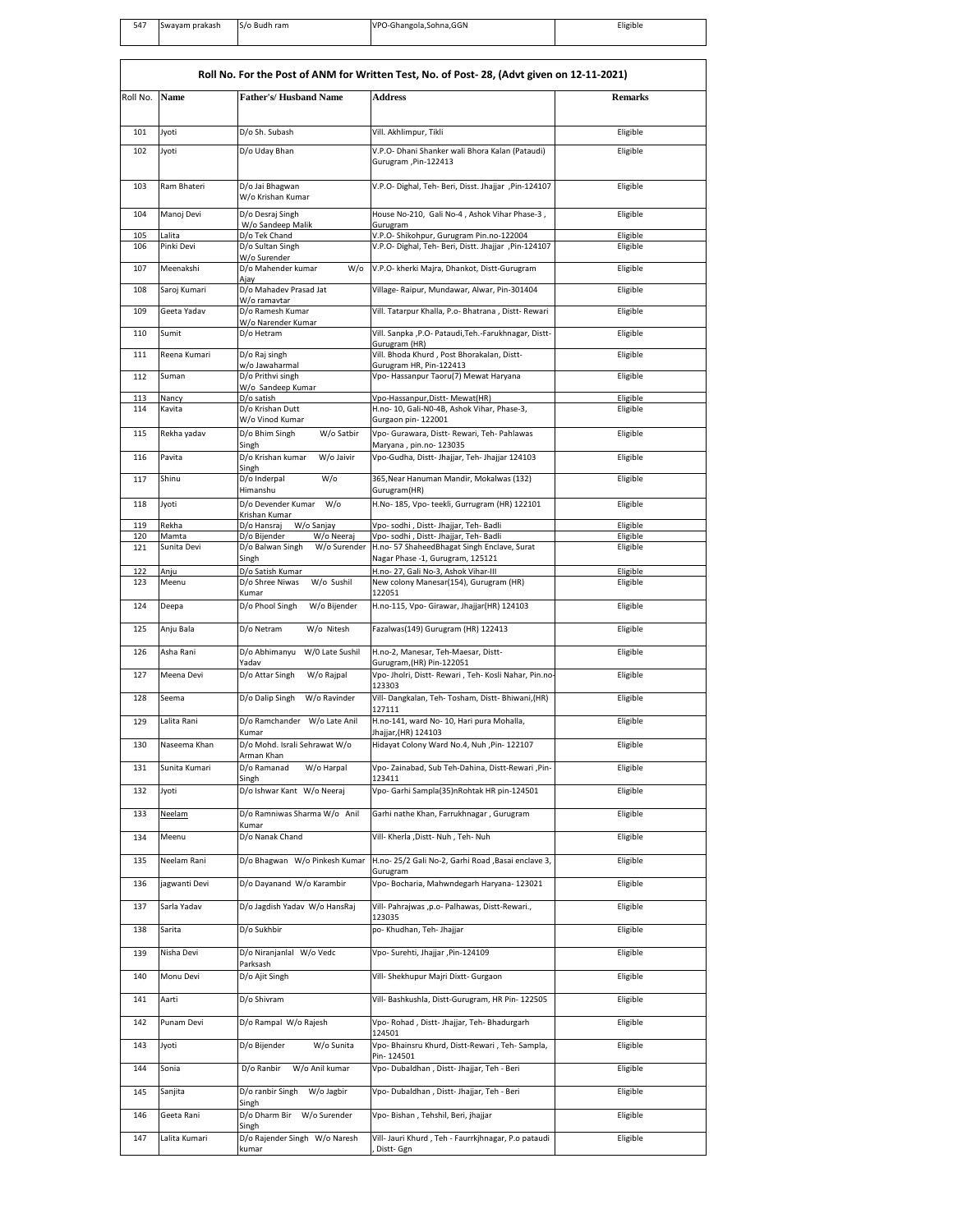| 148 | Manju Rani       | D/o Mahavir Parsad W/o Ranvijay<br>Singh     | Vpo- Dhaka Hariya, Teh- Bhiwani , pin- 127026                              | Eligible |
|-----|------------------|----------------------------------------------|----------------------------------------------------------------------------|----------|
| 149 | Neelam Devi      | D/o Puran lal W/o Manjeet Singh              | Vill- Sunari, Teh- Tauru Distt- Nuh                                        | Eligible |
| 150 | Suman            | D/o Sher Singh W/o Shyam Sinder              | Vpo- Turkiwas H.no- 100, Near Bustand                                      | Eligible |
| 151 | Priya            | D/o Ishwar Singh W/o                         | Vpo- Ghamroj Teh- shona                                                    | Eligible |
| 152 | Lilawati         | D/o Dharm Bir W/o Satywan                    | H.no- 116, kohla, Teh- Gohana, Distt- Sonipat                              | Eligible |
| 153 | Jugnu Yadav      | D/o Shri Naryan Singh                        | Vill- Ghasola ,p.o- Badshapur, Distt- Gurugram,Sec-                        | Eligible |
| 154 | Anju             | D/o Krishan kumar                            | 49<br>Tamaspura(brani) Jhajjar124103                                       | Eligible |
| 155 | Sarita           | D/o Harikesh W/o Virender                    | Vpo-Madina , Maham, rohtak                                                 | Eligible |
| 156 | Reeta            | D/o Jugendra Singh W/o Raghuraj              | Dabua Colony ,Faridabad                                                    | Eligible |
| 157 | Jyoti            | Singh<br>D/o Jagbir Singh                    | Vill-Islampur Badwala Mohalla, GGN                                         | Eligible |
| 158 | Anita Devi       | D/o Mahender Singh W/o Sumit<br>kumar        | Vpo-Kharawar, Distt-Rohtak                                                 | Eligible |
| 159 | Madhubala        | D/o Ramanand W/o ravinder                    | Vpo-Uncha Majra, Pataudi, GGN                                              | Eligible |
| 160 | Minakshi Kaushik | D/o Naresh Kumar W/o Bhupender               | vpo-Guriani , Kosli, Rewari                                                | Eligible |
| 161 | Meenu Saharan    | D/o Randheer W/o Sanjay Bawala               | Near Jaat School Nehru Colony , Kaithal                                    | Eligible |
| 162 | Priya Chaudhary  | D/o Dharmpal Singh Tanwar W/o<br>Harsh Kumar | Vpo-Gharrot, teh-Hathin, Distt-Palwal                                      | Eligible |
| 163 | Neha Yadav       | D/o Krishan Kumar                            | Ward 8, janaula, GGN                                                       | Eligible |
| 164 | mamta            | D/o Rajpal w/o Bhagwan Dev                   | Vikash Nagar Kakkroai Road Sonipat                                         | Eligible |
| 165 | Krishna Devi     | D/o Ghasi ram W/o Harimohan                  | Ram Nagar, Near K.d High School, Rohtak                                    | Eligible |
| 166 | Rekha Rani       | Sharma<br>S/o Satbir W/o Sachin              | Nahar, Kosli, Rewari                                                       | Eligible |
| 167 | Manisha          | S/o Babulal                                  | Vpo-Kushak, Tappa, Bilochpur, palwal                                       | Eligible |
| 168 | Neetu yadav      | D/o Dalip Singh W/o AdarshYadav              | VPO-Teekli, Gurgaon                                                        | Eligible |
| 169 | Anita            | D/o Hanuman W/o Manoj Kumar                  | Vpo- Khaspur, Teh- Dulblana, MahenderGarh                                  | Eligible |
| 170 | Manju Lata       | D/o Ram singh W/o Umesh kumar                | Vill- Seethal, Teh- Tijra, Alwar                                           | Eligible |
| 171 | Kajal kumari     | D/o Lalendra W/o Anil                        | Vpo- Kharkhara, Rewari Haryana                                             | Eligible |
| 172 | Priyanka         | D/o Dharmender                               | VPO- Ghamroj, Terh- Sohna, Gurugram                                        | Eligible |
| 173 | Pooja            | D/o Suresh kumar                             | Vill- Inchhapuri, Pataudi, Gurgaon                                         | Eligible |
|     |                  |                                              |                                                                            |          |
| 174 | Jyoti Kumari     | D/o Shkhbir Singh                            | Vil- Haliaki, Pataudi, gurugram                                            | Eligible |
| 175 | Hemlata          |                                              | D/o Rajender W/o Subhash Chand H.no-93B Ward No-9, Farurukhnagar, Gurugram | Eligible |
| 176 | Sushama          | D/o Vijay Singh W/o Tarun                    | Vill- Khera KuramPur, Distt- Gurugram                                      | Eligible |
| 177 | Manisha          | D/o Ishwar Singh W/o Anil                    | Housebord Colony, Narnaul HR                                               | Eligible |
| 178 | Vikas Kumari     | D/o Vijay Singh W/o Ravinder                 | iviaipura, Dharunera, Rewari                                               | Eligible |
| 179 | Renu kumari      | Kumar<br>D/o Ramniwas W/o Sunil kumar        | Mohan Nagar, Fblock, Bhondsi, Gurgura, m                                   | Eligible |
| 180 | Manisha          | D/o Ranbir W/o Deepak Singh                  | Vill- Nimana, P.o - sondhi, Badli JHAJJAR                                  | Eligible |
| 181 | Asha             | D/o Jeetram                                  | VPO-Kasan, Gurugram                                                        | Eligible |
| 182 | Meenesh          | D/o Deshraj W/o Rajender Singh               | House no-281, Near Bada Bangla Bawan, palwal                               | Eligible |
| 183 | Soniya           | D/o Ramkishan W/o Tejpal                     | Imlota/, Ch-Dadri                                                          | Eligible |
| 184 | Gurmeet          | D/o Samsher singh W/o Vivak                  | VPO- samain, Tohana, Fatehabad                                             | Eligible |
| 185 | Sudesh           | Kumar<br>D/o Giasan W/o Vijay Kumar          | Vill- Garhi, p.o - Bawwa, Kosli Rewari                                     | Eligible |
| 186 | Jyoti Sharma     | D/o Ramji Lal W/o Sanjay                     | Palra, Badshapur, Ggn                                                      | Eligible |
| 187 | Banita           | Bhardwaj<br>D/o Khemchand D/o Ajay Kumar     | 16/319 Shastri Nagar, Bahadurgarh                                          | Eligible |
| 188 | Sushila          | D/O kartar Singh W/o Ravinder                | sirsa-kheri, PO-Nandgarh,julana,jind                                       | Eligible |
| 189 | Darshna          | kumar<br>D/o Jagdish Kataria W/o Dinesh      | Jatauli, hailymandi, pataudi GGN                                           | Eligible |
| 190 | Sarla Yadav      | Kumar<br>D/o Parkash singh W/o Jitender      | Jainabad, Rewari                                                           | Eligible |
| 191 | Suman            | kumar<br>D/o Dalip Singh W/o Sukhbir singh   | New palam vihar Ph-1 GGN                                                   | Eligible |
| 192 | Suman            | D/o Dhanpat W/o Rajesh                       | Vpo-Mundal Khurd, Bhiwani                                                  | Eligible |
| 193 | Lali             | D/o Prahalad mehra W/o Dinesh                | Dharuhera, Rewari                                                          | Eligible |
| 194 | Suman Devi       | D/o Phool Singh W/o Rambhaj                  | Wazirpur, Titana, Teh-Israna, Panipat                                      | Eligible |
| 195 | Neetu devi       | D/o Suresh kumar W/o Rahul                   | Lakhan Majra, Maham, Rohtak                                                | Eligible |
| 196 | Anita            | D/o Madan lal W/o pritam                     | VPO- Unn, CH-dadri                                                         | Eligible |
| 197 | Mamta kumari     | D/o Tarachand W/o Dharmender                 | Vill-Asadpur khera, Jhajjar                                                | Eligible |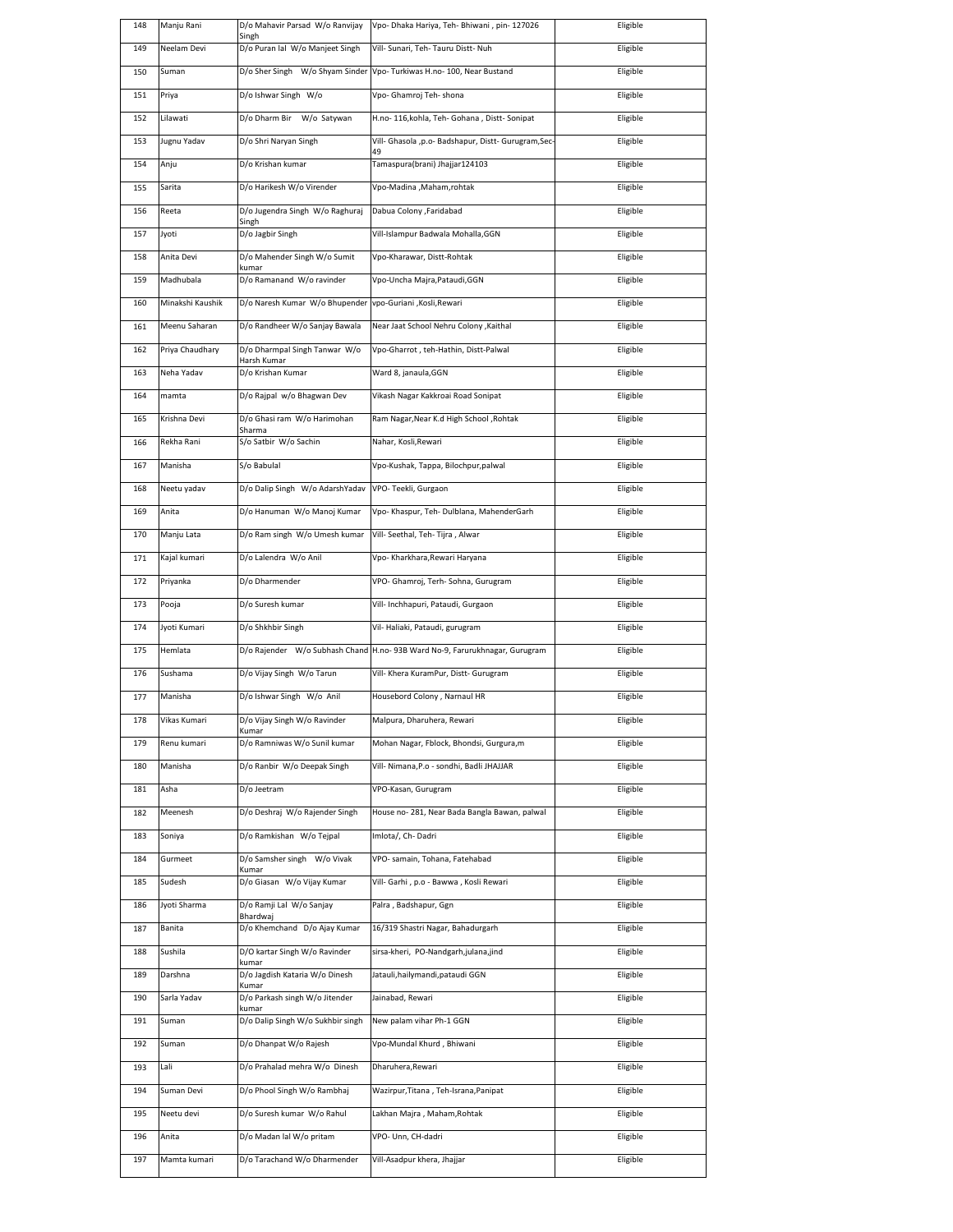| 198 | Minakshi       | D/o Balwan Singh<br>W/o Ved<br>prakash   | Jhuljhuli, Ghumman Hera , South West delhi<br>110073 | Eligible |
|-----|----------------|------------------------------------------|------------------------------------------------------|----------|
| 199 | Meena Kumari   | D/o Suresh kumar W/o Sunil Kumar         | Jamalpur, farrukhnagar, GGN                          | Eligible |
| 200 | Babita rani    | D/o lal Singh W/o Ajay kumar             | Dadanpur, Jhajjatr                                   | Eligible |
| 201 | Rajni          | D/o Ajit kumar W/o Ankit Sharma          | Ganpati Nagar, Garhi Harsaru, GGN                    | Eligible |
| 202 | Manisha        | D/o Subhash Chander                      | Near hanuman mandir Sec-6 GGN Village                | Eligible |
| 203 | Sarita         | D/o Ram kumar W/o Kuldeep                | Vpo-Chamarian, Rohtak                                | Eligible |
| 204 | Deepika        | D/o Satyanarayan W/o Krishan             | H.no 109/1 rajiv Colony , GGN                        | Eligible |
| 205 | Sheetal kumari | Bharti<br>D/o Gugan Singh W/o Kuldeep    | Vpo- Lula heer Teh-kosli, Rewari                     | Eligible |
| 206 | Poonam devi    | Yadav<br>D/o Charan Singh W/o Sher singh | RJ 31 C block Roshan Vihar-2 Najafgarh Delhi         | Eligible |
| 207 | Geeta          | D/o Rajvir W/o vijender kumar            | vpo-leghan Hetwan , Bhiwani                          | Eligible |
| 208 | Pinki          | D/o Hawa Singh W/o Rakesh Kumar          | Sarupgarh, Ch-Dadri                                  | Eligible |
| 209 | Nisha Rani     | D/o Shri Bhagwan                         | Vpo- Baniwani Kalanor, rohtak                        | Eligible |
| 210 | Bhateri        | D/o Sheeshram W/o Sanjay kumar           | Vpo-Kotia, Teh- Kanina, Mahindergarh                 | Eligible |
|     |                |                                          |                                                      |          |
| 211 | Sonu           | D/o Krishan                              | Devrala, Tosham, Bhiwani                             | Eligible |
| 212 | Lilawati       | D/o Mahavir Singh W/o<br>Shardhanand     | Dharam colony, Palam Vihar Extention GGN             | Eligible |
| 213 | Anju Devi      | D/o Rup Singh W/o Deepak                 | Ashok Vihar Ph-3, Gali No-6, GGN                     | Eligible |
| 214 | Mukesh Kumari  | D/o Rohtash                              | Niwaznagar PO-Dharsson, Narnaul                      | Eligible |
| 215 | parmila        | D/o Ram Kishan                           | Sundrah, Kanina, Mahendragarh                        | Eligible |
| 216 | Dharmvati      | D/o Tek Chand W/o Vinay kumar            | Vill-berka Sohna, GGN                                | Eligible |
| 217 | Madhu          | D/o Dayanand W/o Surender Singh          | Vill-Gomla, Po-Bhojawas, Kanina, Mahendergarh        | Eligible |
| 218 | Minakshi       | D/o Mahabir Singh W/o Ajay Kumar         | H.no-323 Police line GGN                             | Eligible |
| 219 | Manju          | D/o Suresh W/o Kuldeep Singh             | South City, Ph-1, GGN                                | Eligible |
| 220 | Jyoti          | D/o Suresh W/o Jyoti Swaroop             | PH-1, New palam Vihar, GGN                           | Eligible |
| 221 | Asha Rani      | D/o Nafe Singh W/o Naveen Kumar          | Gangarwa PO- Bahadurgarh , Jhajjar                   | Eligible |
| 222 | Kavita         | D/o Kanwar Singh W/o Vikash<br>Rohilla   | Near Post Office, garhi Hasru, GGN                   | Eligible |
| 223 | Sheetal        | D/o Naresh Verma W/o Mukesh              | Police line GGN                                      | Eligible |
| 224 | Neelam         | Kumar<br>D/o Desh Raj W/o Rishi Kumar    | Vpo-Rewari Khera, Bahadurgarh, JJR                   | Eligible |
| 225 | Manisha        | D/o Sheo Narayana                        | Hansaka, Rewari                                      | Eligible |
| 226 | Babita         | D/o Rajpal W/o Suresh Mann               | Human Nagar Ward 1, sonipat                          | Eligible |
| 227 | Manju          | D/o Tara chand W/o rajat kumar           | Ashok Vihar ph-3 J Block, palwal                     | Eligible |
| 228 | Parmila        | D/o Ramesh W/o Surender                  | Vpo-0 Jagsi Gohana , Sonipat                         | Eligible |
| 229 | parmila        | D/o Jagdish W/o Manoj Kumar              | Vill- Jhumpa Khurd, Loharu, Bhiwani,                 | Eligible |
| 230 | Sarita         | D/o Satish W/o Sandeep                   | H.no-8 Street-1, Farrukhnagar GGN                    | Eligible |
| 231 | Nisha          | D/o Manoj Kumar W/o Hitesh               | Vpo- Sundhrawali, GGN                                | Eligible |
| 232 | Renu bala      | Kumar<br>D/o Lakkhi Ram W/o Kuldeep      | Hari nagar, Farukhnagar, GGN                         | Eligible |
| 233 | Jyoti Mehra    | D/o Satbir Singh                         | Khalilpur, Rewari                                    | Eligible |
| 234 | Mithlesh       | D/o Dayaram                              | Vill-Ghangola/Sohna, Gurugram                        | Eligible |
| 235 | Nishan Wati    | D/o Vijay Veer                           | Vpo- Janouli, Palwal                                 | Eligible |
| 236 | Priyanka       | D/o Suresh kumar W/o Sachin              | 1590/26 gali No-2, Amar Colony, gurgaon              | Eligible |
| 237 | Mukesh         | Kumar<br>D/o Daya Chand W/o Rajbir       | Vpo- Jagsi, Gohana, Sonipat                          | Eligible |
| 238 | Sangeeta       | D/o Ashok Kumar W/o Ajay Kumar           | Mumtajpur, Nahar, Rewari                             | Eligible |
| 239 | Geeta Rathi    | D/o Om Parkash W/o Rakesh                | 541/13, Gali No-2, balore Road, Vijay Nagar,         | Eligible |
| 240 | Preeti         | D/o Mahaabir                             | jhajjar<br>Vill- Maheshwar i293, Rewari              | Eligible |
| 241 | Reena          | D/o Tajpal W/o Sushil Kumar              | VPO- Khatkar, Teh- Uchana, Jind                      | Eligible |
|     |                |                                          |                                                      |          |
| 242 | Saroj Rani     | D/o Sher Singh W/o Surender<br>Singh     | VPO- Riwasa, Bhiwani, Tosham                         | Eligible |
| 243 | Manjit Kaur    | D/o Abhe Ram                             | Vpo- Jamalpur, Teh- Bawani Khera, Bhiwani            | Eligible |
| 244 | Sneha          | W/o Raghuvinder Singh                    | Hno-1607/3, Gali No-6, Rajiv Nagar, Gurugram         | Eligible |
| 245 | poonam         | D/o Kailash Chander W/o Somveer          | Vill-Deroli Jat, Mahender Garh                       | Eligible |
| 246 | Sonia          | D/o Dharmpal W/o Sandeep Kumar           | Vpo- Dighal Pana, Teh- Beri, Jhajjar                 | Eligible |
| 247 | Sumit          | D/o Sudesh W/o Sandeep Jaglan            | H.no- 11 ,Sreet No-12 Block H, Gurgaon               | Eligible |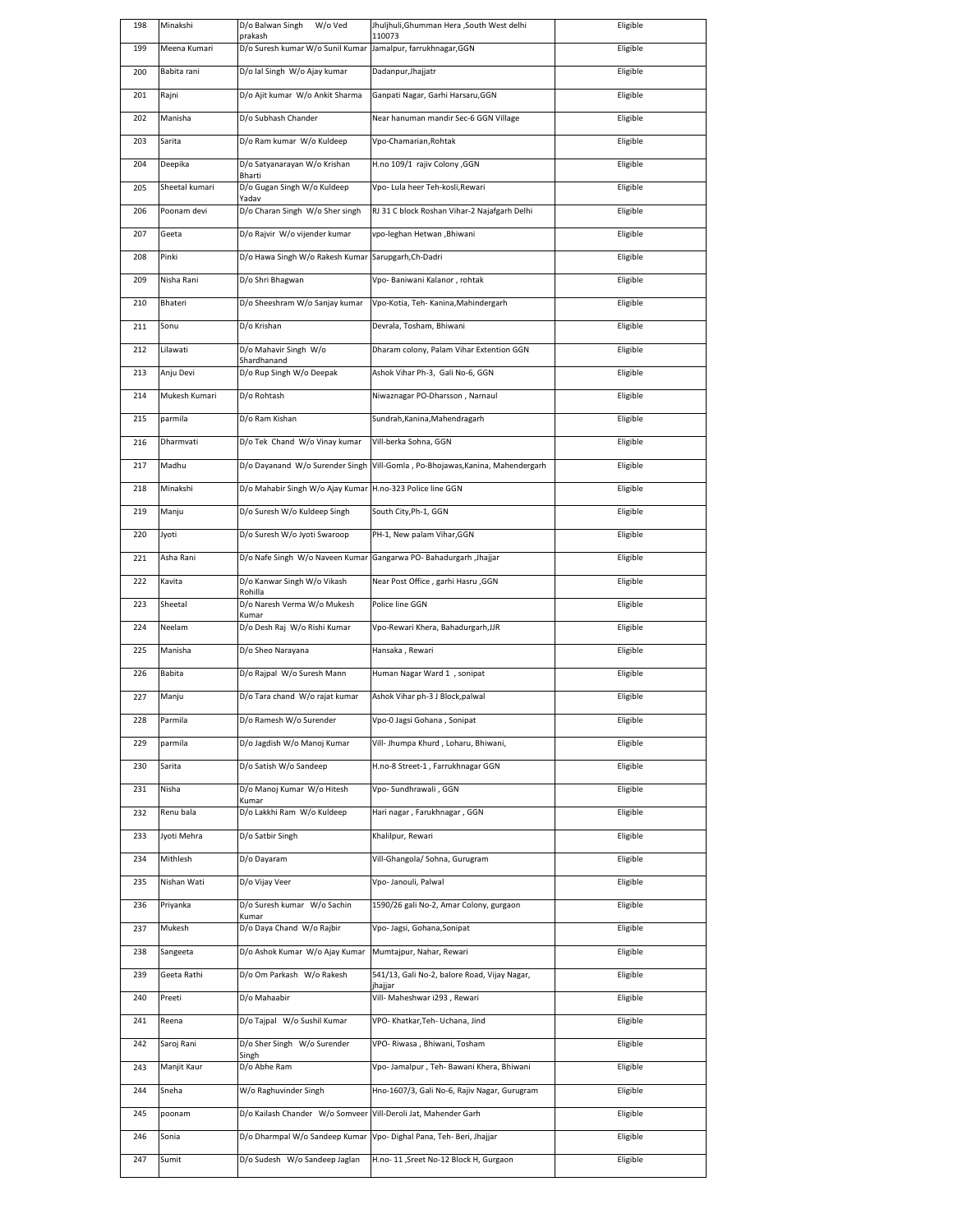| 248 | Jyoti Kumari    | D/o Umed Singh W/o Naveen<br>Sharma          | Vpo- Karoli, Hno- 23-N, Rewari Haryana                  | Eligible |
|-----|-----------------|----------------------------------------------|---------------------------------------------------------|----------|
| 249 | Anita Kumari    | D/o Dhan Raj W/o Pradep Kumar                | Vpo-Dahina, Rewari                                      | Eligible |
| 250 | Seema           | D/o Sadhu Ram                                | Vpo- Masudpur Teh- Hansi, Hisar                         | Eligible |
| 251 | Neeraj          | D/o Jagbir<br>W/o Rajesh Kumar               | Vpo- Rohna,, Teh- Kharkhoda, Sonipat                    | Eligible |
| 252 | Sangita         | D/o Jai Singh W/o Anil Kumar                 | Vpo- Kharkari, Makhwan, Bhiwani                         | Eligible |
| 253 | Poonam Rani     | D/o Vijay Kumar W/o Joni Kumari              | H.no- 33, yadav Gali, Dhani Raipur Majra, Teh-<br>Hisar | Eligible |
| 254 | Poonam          | D/o Subhe Singh W/o Rattan Singh             | VPO- Bhojwas, Teh- Kanjna, Mahinder Harh                | Eligible |
| 255 | Sarla           | D/o Mahabir Singh W/o Manpal                 | Vpo- Khori, Rewari                                      | Eligible |
| 256 | Ritu Rani       | D/o Satbir W/o Anil Kumar                    | Ashok Vihar, 173, Gali No-6 J block, gurugram           | Eligible |
| 257 | Shalu           | D/om Dharmender Singh W/o<br>Neeraj          | Vpo- Aurangabad, Palwal Hodel                           | Eligible |
| 258 | Jyoti           | D/o Dayanand W/o Mahesh Kumar                | Vpo- Nandgoan, Bhiwani                                  | Eligible |
| 259 | Preeti          | D/o Ramniwas W/o Varun                       | Vpo-Daultabad, Gurugram                                 | Eligible |
| 260 | Priyanka        | D/o Ramesh                                   | Vpo- Beri, Ward No-12, Jhajjar                          | Eligible |
| 261 | Pinki           | D/o Shyam Sunder W/o Gourav                  | Hno-G151, Tirkha Colony, Faridabad                      | Eligible |
| 262 | Sunita          | D/o Shri Ganesh W/o Kailash<br>Chand         | Vill- Siroth, Mahender Garh                             | Eligible |
| 263 | Deepika         | D/o Nahar Singh                              | Vill- Alipur, Sohan, Gurugram                           | Eligible |
| 264 | poonam          | D/o puran Chand W/o Pardeep                  | Vpo- Shikohpuer, Manesar, Gurugream                     | Eligible |
| 265 | Reena Kumari    | D/o Mahender singh W/o Ravi                  | Vill- Balewa, teh- pataudi, Gurgaon                     | Eligible |
| 266 | Sweeti          | Kumar<br>D/o Sudhar W/o Jitender Singh       | Vpo- Beri, Ward No-5, Jhajjar                           | Eligible |
| 267 | Savita Kumari   | D/o Ratiram W/o Perveen Kataria              | Viil- Basai Sec-9 GGN                                   | Eligible |
| 268 | Parveen Kumari  | D/o Kanwal Singh W/oPritam Singh             | DRzf-77/13A, Street No-13                               | Eligible |
| 269 | Nisha           | D/o Shamsher W/o Ajay Singh                  | Vpo- Pahari, Teh- pataudi, Ggn                          | Eligible |
|     |                 |                                              |                                                         |          |
| 270 | Karishma Sharma | D/o Radhey Shyam Sharma W/o<br>Parveen Kumar | Kasipur, Near Chopal, Palwal                            | Eligible |
| 271 | Sunita          | D/o Kamal Singh W/o Amardeep                 | Vpo- Garh(Ballab), Rohtak                               | Eligible |
| 272 | Meena Kumari    | D/o Dharam singh W/o Devender<br>Singh       | Vill- Samaspur Majra Jhajjar                            | Eligible |
| 273 | Suman Devi      | D/o Surajbhan W/o Jitender                   | VPO- Kaunt, Bhiwani                                     | Eligible |
| 274 | Nitu Rani       | D/o Rajender W/o Vaibhav                     | H.no- 272, Vpo- Pipli, Kharkhoda Sonipat                | Eligible |
| 275 | Promila         | D/o Suresh Kumar Sharma W/o<br>Sunil Sharma  | Hno-137B, Vill- Bhangrola, GGN                          | Eligible |
| 276 | Parveen Rani    | D/o Naresh Kumar W/o Rupesh<br>Kumar         | Vill- Jatshahpur, Pataudi, GGN                          | Eligible |
| 277 | Suresh Kumari   | D/o Jagmal Singh W/o Arvind<br>Kumar         | HNO-612/1, Hanuman Mandie Road, Bhiwani                 | Eligible |
| 278 | Rakhi           | D/o Raj Singh       W/o Tufan Singh          | 218/1, PatliHajipur 34, GGN                             | Eligible |
| 279 | Priyanka        | D/o Suresh W/o Sonu Hooda                    | HNO-1173/14, Mahavir Colony, Gohana Road,<br>Rohtak     | Eligible |
| 280 | Ritu            | D/o Naresh Kumar W/o Sanjay<br>Yadav         | Wazirabadh Sec-52, GGN                                  | Eligible |
| 281 | Pinki           | D/o Ram Avtar W/o Daya Ram                   | Near Pnb Bank Rajendra Park, GGN                        | Eligible |
| 282 | Kavita          | D/o Suresh                                   | VPO- Mokhra Khass, Meham, Rohtak                        | Eligible |
| 283 | Manju Rani      | D/o Hawa Singh                               | Dulhera, Pana Todsan, Jhajjar                           | Eligible |
| 284 | Jyoti           | D/o Radhe Shyam W/o Navdeep                  | Vill- Barault, Panipat                                  | Eligible |
| 285 | Ruman Bai       | D/o Rajender Singh                           | VPO- Palri tehshil, Charki Dadri, HR                    | Eligible |
| 286 | Varsha DhaKhar  | D/o Chand Singh                              | Vill- Khera Jhanrola, Sultanpur, GGN                    | Eligible |
| 287 | Mahendri        | D/o Khachera W/o Parveen<br>Adhana           | VPO-Tigaon, Faridabadh                                  | Eligible |
| 288 | Sushila         | D/o Sataywan W/o Parmod Kumar                | Dhamar, Rohtak, HR                                      | Eligible |
| 289 | Asha            | D/o Bharat Singh W/o Jitender<br>Kumar       | Ram Nagar, Aswata, palwal                               | Eligible |
| 290 | Seema Devi      | D/o Satya Vir Singh W/o Bhale<br>Ram         | Hno-651, Sec-13, Bhiwani                                | Eligible |
| 291 | Pinky           | D/o Kailash Sharma                           | Vpo- Kolana, Disst- Rewari                              | Eligible |
| 292 | Jyoti           | D/o Jaipal                                   | VPO- Buparia, Badli, jhajjar                            | Eligible |
| 293 | Bhawna yadav    | D/o Devender Yadav                           | Shona Road, Hanuman Mandir faridabad                    | Eligible |
| 294 | Alka Yadav      | D/o Dayanand yadav W/o Rakesh                | Vpo- Tumna, Teh- Kosli, Rewari                          | Eligible |
| 295 | Mani            | kumar<br>D/o Chhotu Ram W/o Mahesh           | Vpo- Nahar, Kosli, Rewari                               | Eligible |
| 296 | Seema Rani      | Kumar<br>D/o Omparkash W/o Bijender          | Vpo-Kheri Khummar, Jhajjar                              | Eligible |
| 297 | Poonam Rani     | Kumar<br>D/o Rajbir Singh W/o Rahul Singh    | A-956Dabua Colony, Faridabadh                           | Eligible |
|     |                 |                                              |                                                         |          |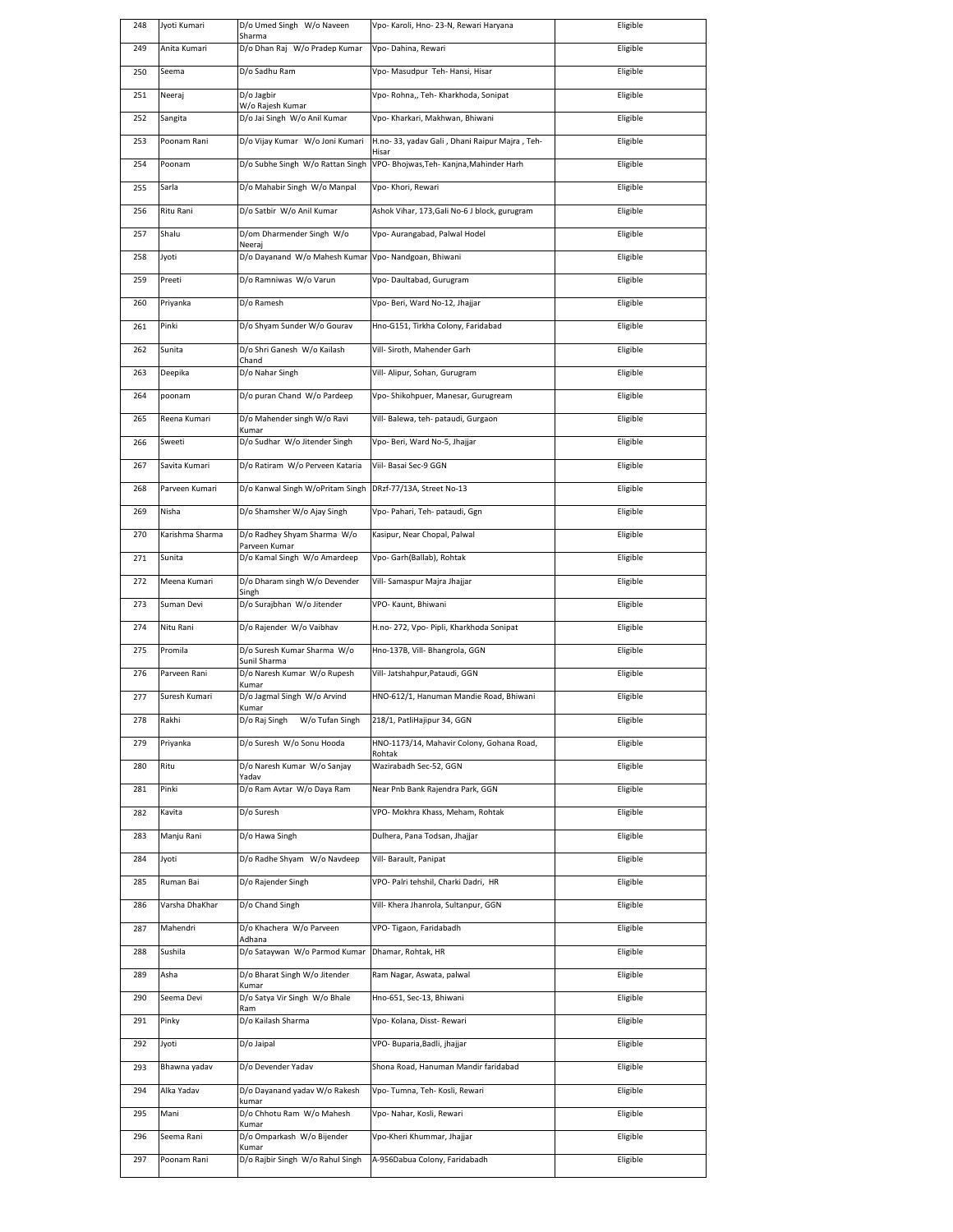| 298 | Sandhya Rani    | D/o Jagbir                            | Bans Mohalla hatin palwal                                                | Eligible |
|-----|-----------------|---------------------------------------|--------------------------------------------------------------------------|----------|
| 299 | Pratima         | D/o Dharambir W/o Sandeep             | Vpo-Sewah, Panipat                                                       | Eligible |
| 300 | Renu Kumari     | D/o Mohan Lal W/o Sher Singh          | Vill- Darbaripur, Palra, Hno-23/11 GGn                                   | Eligible |
| 301 | Poonam Kumari   | D/o Rameshwar W/o Vinod               | Gangtan, Jhajjar                                                         | Eligible |
| 302 | Munesh          | D/o Ram Bhagat W/o Vijay Kumar        | Dhamar Rohtak HR                                                         | Eligible |
| 303 | Ankit           | D/o Karamvir W/o Amit                 | VPO- Gamri, Sonipat, Gohana                                              | Eligible |
| 304 | Neetu           | Shiv Datt W/o Surender kumar          | VPO-Hatt, Safidon Jind                                                   | Eligible |
| 305 | Guddi Devi      | D/o Mithu ram W/o Narender            | Vpo- Kalwa, Safidon, Jind                                                | Eligible |
| 306 | Pushpa          | D/o Jagroop W/o Monu                  | Vill- Jarau, Siwari Farrukhnagar, GGN                                    | Eligible |
| 307 | Sushma Devi     | D/o Inder Singh W/o Bijender          | Near S.D High School Lakhan Majra, Rohtak                                | Eligible |
| 308 | Pooja Rani      | D/o Omparkash W/o Sameer              | Chauhan Complex Harsaru GGN                                              | Eligible |
| 309 | Meena Devi      | Kumar<br>D/o Raj singh W/o Sumit      | Ward No-11, Sampla Rohtak                                                | Eligible |
|     |                 |                                       |                                                                          |          |
| 310 | Manisha         | D/o Saibir W/o Nitesh                 | Vill-Alipur, P.o- Ghamroj, Sohna, GGN                                    | Eligible |
| 311 | Savita Devi     | D/o Chetram W/o Prem Raj              | Vpo- Soundhad, Hodal, Palwal                                             | Eligible |
| 312 | Geeta Kumari    | D/o Laxman Singh W/o Praveen<br>Kumar | Vpo- Gurawara, Distt- Rewari,                                            | Eligible |
| 313 | Preeti          | D/o Harkesh W/o Bhagel                | Hno-265, Vill- Hindol, Teh- Dadri, Charkhi Dadri                         | Eligible |
| 314 | Rekha Devi      | D/o DharamBir W/o pardeep<br>kumar    | Nilgiri Colony Bass Road Dharuhera, Rewari                               | Eligible |
| 315 | Salochna        | D/o Roshan lal W/o Raju               | 67, Gali No-2 Nk Factory. Krishan Nagar GGN                              | Eligible |
| 316 | Nidhi Rani      | D/o Surendera Kumar                   | Vill- Harsaru, Garhi Harsaru GGN                                         | Eligible |
| 317 | Laxmi Devi      |                                       | D/o RamMehar W/o Pawan Kumar   Hno- 4158/31, Block-D, Rajendra Park, GGn | Eligible |
| 318 | Babeena Kumari  | D/o Patram W/o Deepak Kumar           | Vill-nMukandpur Basai, Rewari                                            | Eligible |
| 319 | Renu            | D/o Sukhbir Singh W/o Naresh<br>Kumar | HNO-92/2, Ground Floor Dayanand Colony, GGN                              | Eligible |
| 320 | Meena Rani      | D/o Virendra Kumar W/o Pawan          | HNO-358, Baskusla, GGN                                                   | Eligible |
| 321 | Pooja Devi      | Kumar<br>D/o Karmbir W/o Sandeep      | Ghousgarh 26, Jamal Pur, GGN                                             | Eligible |
| 322 | Ritu            | D/o Hansraj                           | Ward No-4, Rampur, Pataudi, GGN                                          | Eligible |
| 323 | Babita          | D/o Dharam Pal W/o Narender           | Vill-Gudhri, Achej, Jhajjar HR                                           | Eligible |
| 324 | Usha            | Singh<br>D/o Daleep Singh W/o Ashok   | Vpo-Gothra Tappa Dahina, Rewari                                          | Eligible |
| 325 | Maya Kumari     | Kumar<br>D/o Babu Lal Yadav W/o Bhim  | Vill- Siha P.o- Luhana < Rewari                                          | Eligible |
| 326 | Ritu            | Singh+D283<br>D/o Kirparam            | Vill- Jatauli, Hailymandi, GGN                                           | Eligible |
| 327 | Tara Wati       | D/o Bihari lal W/o Manoj Kumar        | Vill- Siha Town Siha, Dahian, Rewari                                     | Eligible |
| 328 | Jyoti yadav     | D/o Ved Prakash Yadav W/o             | Vill-Siha, Tehsil - Luhan, Rewari                                        | Eligible |
| 329 | Jyoti           | Rupesh Kumar<br>D/o Radhe Shyam       | Kheri Sultan, Kheri, Taluka Patoda, Jhajjar                              | Eligible |
| 330 | Nisha Kumari    | D/o Om Parkash W/o Anil Kumar         | Vill Dhania p.o Salhawas, Jhajjar                                        | Eligible |
| 331 | Sanju           | D/o Jagmal Singh W/o Jatbir Yadav     | Vill- Jhunsarai, P.o- Patli, Distt-GGN                                   | Eligible |
| 332 | Rekha Devi      | D/o Kashi Ram W/o Yogesh Chand        | 31, Khalilpur 272, GGN                                                   | Eligible |
| 333 | Sushila Kumari  | D/o sarjeet Singh W/o Vijender        | vpo- Jhamuwas, Teh- Tauru, Distt- Nuh                                    | Eligible |
| 334 | Preeti          | D/o Somesh Kumar                      | Jaitpur, Chhapar, Jhajjar                                                | Eligible |
| 335 | Rakhi           | D/o Somesh Kumar                      | Jaitpur, Chhapar, Jhajjar                                                | Eligible |
| 336 | Suman Kumari    | D/o Balwant Singh W/o Vijendra        | VPO- Ghumansar Kalan, Chirwa, Rajasthan                                  | Eligible |
| 337 | Jyoti           | Singh<br>D/o Omparkash W/o Rohit      | Hno-188, vill- Panchi Jattan, Sonipat,                                   | Eligible |
|     |                 |                                       |                                                                          |          |
| 338 | Rekha Rani      | D/o Partap Singh                      | A-49, Sanjay Gram Near Old Delhi Road GGN                                | Eligible |
| 339 | Anita           | D/o Tara Chand W/o Mahesh<br>Kumar    | Vill- Khanpur, P.o- Khor, Pataudi, GGN                                   | Eligible |
| 340 | Manjeet Kumari  | D/o Madan Lal W/o Roopender<br>Kumar  | VPO- Kuranav, Panipat                                                    | Eligible |
| 341 | Pinky           | D/o Rambir W/o Amit Sharma            | VPO- Chirya , Charkhi, Dadri                                             | Eligible |
| 342 | Soniya          | D/o Mukesh Sharma                     | Hno-112, Ward No-2, Todapur, Haily Mandi, GGN                            | Eligible |
| 343 | Preeti          | D/o Naresh Kumar W/o Ajay Rao         | Wazirabadh Sec-52, GGN                                                   | Eligible |
| 344 | Naveen Muwal    | D/o Ajit Singh Muwal                  | HNO-8, Street No-1, Ashok Vihar PH-3 GGN                                 | Eligible |
| 345 | Sangeeta Gulia  | D/o Naresh Kumar W/o Ashok<br>Kumar   | VPO- Sisar Khas, Meham, Rohtak                                           | Eligible |
| 346 | Ranjana Kataria | D/o Surender Singh W/o Amit<br>Kumar  | RZ-A-283/2, Gali No-4Sadh Nagar Palam ,Delhi                             | Eligible |
| 347 | Mukesh rani     | D/o Ramkishan W/o Shishpal            | 286/11 Near Nh-8 Hans Enclave GGn                                        | Eligible |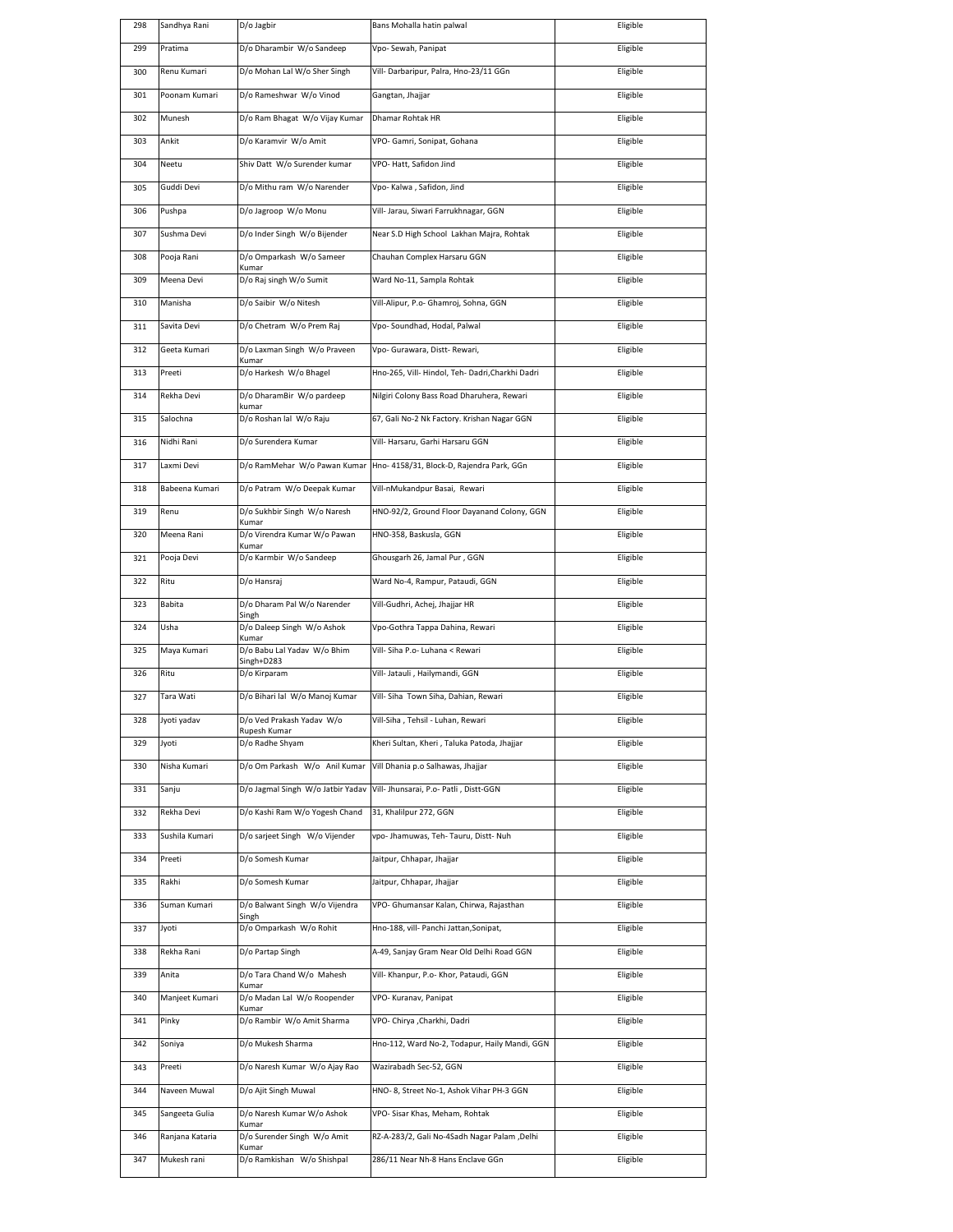| 348 | Sunita Devi     | D/o Jagdev Singh W/o Kapoor<br>Singh      | Vill- Makhsuspur, P.o Hamidpur, Narnaul,<br>Mahendragarh   | Eligible |
|-----|-----------------|-------------------------------------------|------------------------------------------------------------|----------|
| 349 | Babita          | W/o Gajender Singh                        | 362/1 Sarai Khwaja, Chopal Wali Gali Faridabad             | Eligible |
| 350 | Ritu            | D/o Ranbir Singh W/oSuresh                | Vpo- Birar, Jhajjar                                        | Eligible |
| 351 | Babli Saini     | Kumar<br>D/o Hanuman Sahay Saini W/o      | Near Bijli Bord, Bawal, Rewari                             | Eligible |
| 352 | Usha            | Balwant<br>D/o Balbir W/o Om Parkash      | Vpo- Madana Kalan, Beri , Jhajjar                          | Eligible |
| 353 | Suman           | D/o Ramjas W/o Sandeep Kumar              | Vpo-Santo, Neemrana, Alwar                                 | Eligible |
| 354 | Ishu            | D/o Raja Ram                              | Vill- Siha, Luhan Distt- Rewari                            | Eligible |
| 355 | Kavita          | D/o Rajender W/o Lokesh Kumar             | Hno- 219, Ward No-7, Baba Hardeva Colony GGN               | Eligible |
| 356 | payal           | d/o satbir                                | vpo mandkola teh. Hatin distt. Palwaal                     | Eligible |
|     |                 |                                           |                                                            |          |
| 357 | Preeti          | D/o tara chand                            | vpo rangpuri ,Delhi                                        | Eligible |
| 358 | Soma            | D/o Sh. Krishan kumar<br>W/o Sh. Pritam   | Fakarpur, Farrukhnagar, Gurugram                           | Eligible |
| 359 | KAVITA RANI     | D/O BALBIR SINGH                          | SEC. 10 GURUGRAM                                           | Eligible |
| 360 | SHARMILA        | D/O ROHTASH                               | VPO BURAWAS DISTT JHAJJAR                                  | Eligible |
| 361 | RENU            | D/O RAJBIR                                | VPO RAMBAS JHAJJAR                                         | Eligible |
| 362 | Parveen Kumari  | D/O SUBE SINGH                            | VPO GADANIA, MAHENDARGARH                                  | Eligible |
| 363 | POOJA RANI      | D/O SUBHASH                               | VPO MADHANA KALAN, JHAJJAR                                 | Eligible |
| 364 | SEEMA           | D/O VISHNU DUTT                           | VPO ATELAKHURD, CHARKHI DADRI                              | Eligible |
| 365 | SAROJ KUMARI    | D/O MAHADEV PRESAD                        | H.NO. 675 REWARI                                           | Eligible |
| 366 | MEENAKSHI       | D/O ANAND PRAKASH                         | VPO LATH, SONEPAT                                          | Eligible |
| 367 | RENU KUMARI     | D/O STAPAL                                | BABUA THOK GADHI PATTI HODAL                               | Eligible |
| 368 | RAJBALALA       | D/O PRAKASH                               | VIKAS NAGAR REWARI                                         | Eligible |
| 369 | ANITA KUMARI    | D/O SURAT SINGH                           | PALHAWAS , REWARI                                          | Eligible |
| 370 | NEETU           | D/O GYANCHAND                             | HAQDARPUR, GURUGRAM                                        | Eligible |
| 371 | POOJA           | MEERSINGH                                 | Vill- Dhokia P.o - B.K Pur , Rewari                        | Eligible |
| 372 | Santosh         | D/o Ramesh Kumar<br>W/o Sunil             | Vpo-Titoli Pana _8, Distt-Rohtak                           | Eligible |
|     |                 | KUmar                                     |                                                            |          |
| 373 | Manjna          | D/o Rajender Singh D/o Sandeep<br>Singh   | VPO- Sorkhi, , Teh-Hasnsi, Distt-Hisar                     | Eligible |
| 374 | Rekha Bai       | D/o Subhe singh W/o Sanjay                | Harinagar Duna, Teh- Farrukhnagar, GGN                     | Eligible |
| 375 | Jyoti           | D/o Ramesh Kumar                          | 62, Baskushla, 127, P.O - Bhangrola, GGN                   | Eligible |
| 376 | Rachna          | D/o Bhagat Singh                          | Vpo- Noorgarh, Gteh- Pataudi, GGN                          | Eligible |
| 377 | ChanChal        | D/o Bali Ram                              | Vpo- Patli -Hazipur, Farrukhnagar, GGN                     | Eligible |
| 378 | Monika          | D/o Ramesh Chander W/o Ravi               | Vpo-Yaqubpur, Jhajjar                                      | Eligible |
| 379 | Asha Rani       | D/o Tika Ram W/o Sunil                    | Vpo- Silani Pann(Zalim), Jhajjar                           | Eligible |
| 380 | Ruby Devi       | D/o Joginder Singh W/o Arvind<br>Kumar    | Hno- 56/27, Gali No-3&4, Pritam Colony, Jhajjar            | Eligible |
| 381 | ChanChal        | W/o Karan Singh Yadav                     | Hno-399/22, Gali No-15, Shivaji Park, GGn                  | Eligible |
| 382 | Meenakshi       | D/o Ashok Kumar W/o Rajneet               | Vill- Jajru, P.o Sagarpur, BLB, FBD,                       | Eligible |
| 383 | Jyoti           | D/o Narender W/o Ravinder                 | Hno-23, Sec-10, GGN                                        | Eligible |
| 384 | Renu            | D/o Jaibir W/o Mahender                   | Viil- Sohansra, Bhiwani                                    | Eligible |
| 385 | Parveen Kaur    | D/o Satbir Singh W/o Basant Singh         | Vpo-Basai, GGN                                             | Eligible |
| 386 | Suman Kumari    | D/o Khem chand W/o Omparkash              | Vill- Kalsada, Teh- Hathin, Palwal                         | Eligible |
| 387 | Dimple          | D/o Dharmbir Singh                        | Vill- Ishrana, Po-RamBass, Teh- Kanina                     | Eligible |
| 388 | Ritu Kumari     | D/o Ghasi ram W/o Naveen Kumar            | Vill- Babepur, Jhajjar                                     | Eligible |
| 389 | Neelam          | D/o Meer Singh W/o Daljeet Singh          | New Police Line, Manesar GGN                               | Eligible |
| 390 | Priyanka Kumari | D/o Om Parkash W/o Naresh                 | Near Capital Mall, Bhiwali, Alwar, Rajasthan               | Eligible |
| 391 | Rachna Kumari   | Kumar Yadav<br>D/o Bharat Lal W/o Hansraj | VPO- Prithla, Th-palwal, Palwal                            | Eligible |
|     |                 |                                           |                                                            |          |
| 392 | Kavita          | D/o Sarjeet Singh W/o Pawan               | Vpo- Kahari Th- Jhajjar, JJR                               | Eligible |
| 393 | Shahina         | D/o Kaamal                                | V-Neemka, Th- Punhana, Mewat                               | Eligible |
| 394 | Usha Devi       | D/o Lila ram W/o Rajesh                   | VPO-Chieear, Rewari                                        | Eligible |
| 395 | Manju           | D/o Dharampal W/o Rahul                   | VPO- Dharana, TH-Beri, JJR                                 | Eligible |
| 396 | Sudesh Kumari   | D/o Malkhan Singh W/o pankaj<br>kumar     | V-Mohlara, PO-Ratt Kalan, Th- Ateli Mandi,<br>Mahendergarh | Eligible |
| 397 | Babita rani     | D/o Raj Singh W/o Rajesh                  | Vpo- Rohad, Distt- Jhajjar, Teh- Bhadurgarh<br>124501      | Eligible |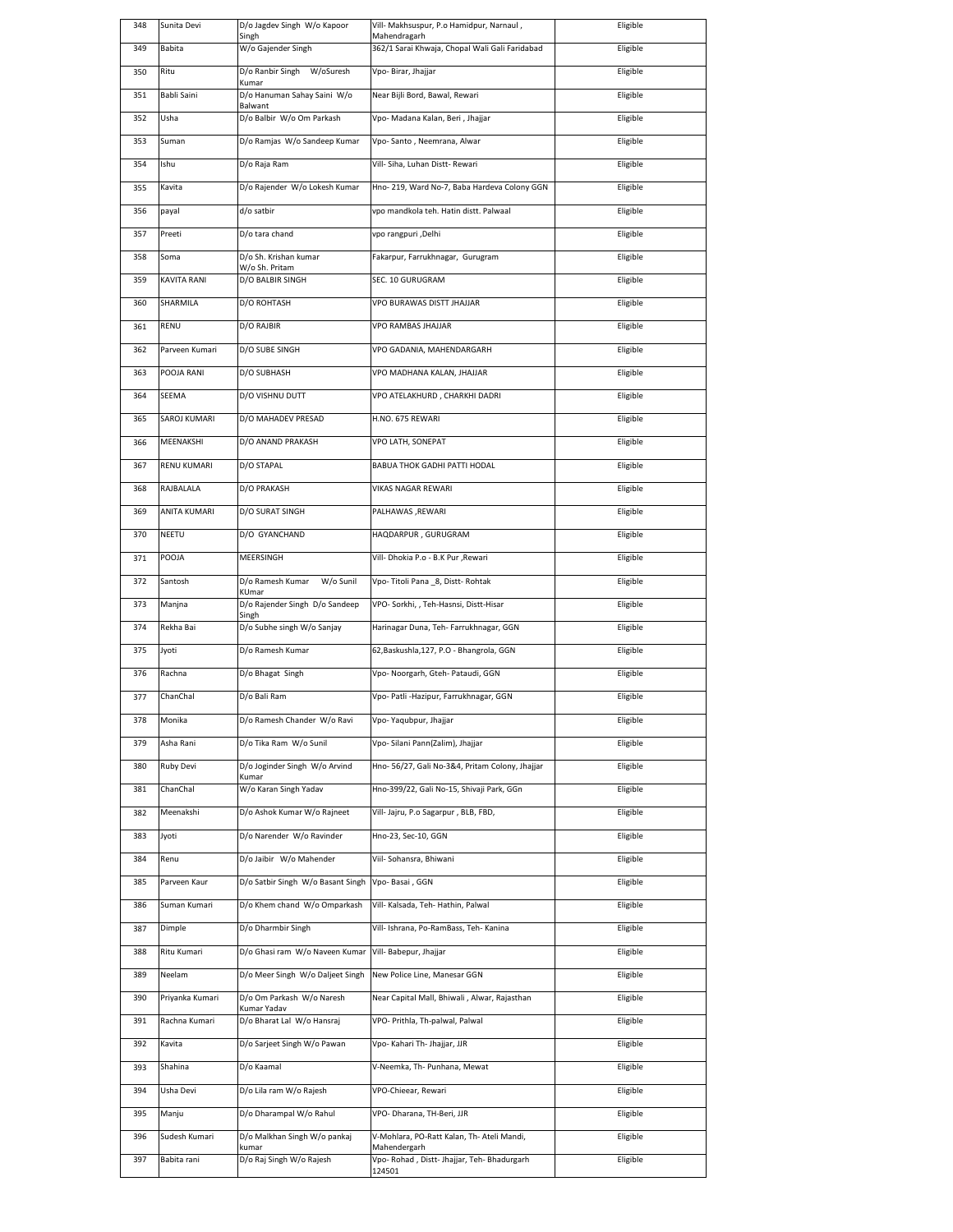| 398 | Monika          | D/o Chander Bhan                        | Vpo- Dumerkha Khurd, Th-Uchana, Jind                      | Eligible |
|-----|-----------------|-----------------------------------------|-----------------------------------------------------------|----------|
| 399 | Manju Kumari    | D/o Dharamchand W/o manoj<br>Kumar      | Block C, Near Railway Factory, Gopal<br>Najafgarh, Delhi  | Eligible |
| 400 | Ritu Kumari     | D/o Bijender Singh W/o Amit             | Vpo- Subana , Th- Jhajjar, JJR                            | Eligible |
| 401 | Seema           | D/o Hari prakash W/o Hari Om            | Galii 6, Mahalaxmi Garden Rajendra Park, GGN              | Eligible |
| 402 | Pooja           | D/o Dairam W/o Samunder                 | Kheri Bura, Ch-Dadri                                      | Eligible |
| 403 | Renu            | D/o Shamsher Singh W/o Shree<br>Bhagwan | VPO- Jhinjhar, Ch-Dadri                                   | Eligible |
| 404 | lyoti           | D/o Krishan Kumar                       | VPO- Achina, Ch-Dadri                                     | Eligible |
| 405 | Pooja           | D/o Jasbir Singh W/o Rajesh Kumar       | V- Chimni, Th- Beri, JJR                                  | Eligible |
| 406 | Sunita Kumari   | D/o Manoharlal, W/o Sajjan Kumar        | V-Kanti, Ateli , Mahendergarh                             | Eligible |
| 407 | Poonam          | D/o Surajbhan W/o Jaidev                | Rajendra Colony, Bhiwani Chungi, Rohtak                   | Eligible |
| 408 | Sharmila Kumari | D/o Ved Prakash W/o Vinod Kumar         | VPO- kalwari, Th- tauru, Nuh                              | Eligible |
| 409 | Preeti          | D/o Jaibir W/o Sachin                   | VPO- Mankrola, GGN                                        | Eligible |
| 410 | Suman Lata      | D/o Ramesh W/o Yashpal                  | V- Gurukawas, Po-Bikaner, Distt-Rewari                    | Eligible |
| 411 | Anju Choudhary  | D/o Shripal Choudhary W/o<br>Pardeep    | Jatshpur P. Hailymandi, Distt-GGN                         | Eligible |
| 412 | Sushma          | D/o Om Parkash W/o Rahul                | Devi Pura, Ward No. 2, Gohana, sonipat                    | Eligible |
| 413 | Pinki Kumari    | D/o Rakesh Kumar W/o Raj Kumar          | Vpo- Dhatir, Palwal                                       | Eligible |
| 414 | Seema Rani      | D/o Ishwar Singh W/o Anit Singh         | Tower Number-19, Flat Number -502 Avl-36 GGN              | Eligible |
| 415 | Sunita          | D/o Rajbir W/o Anil Kumar Rajliwal      | U-37/29 DLF Phase 3 GGN                                   | Eligible |
| 416 | Brij Bala       | D/o Satayvir Singh W/o Anoop<br>Singh   | Vill- Bohrampur, Sohna GGN                                | Eligible |
| 417 | Nirmala         | D/o Pawan Kumar W/o Ramavtar<br>Sharma  | Hno-267/12, Jawahar Nagar, New Railway Road<br>GGN        | Eligible |
| 418 | SANJU Jakhar    | d/o sahab ram W/o Subhash<br>Chander    | sheetla colony gurugram                                   | Eligible |
| 419 | Seema Devi      | D/o Sukhbir W/o Kuldeep                 | VPO- Bhadani, Jhajjar                                     | Eligible |
| 420 | Neelam          | D/o Satbir Singh<br>W/o Mukesh Kumar    | Hno-78, Gali No-2, Ekta Enclave, Maruti Kunj GGN          | Eligible |
| 421 | Renu Devi       | D/o Mahabir Singh<br>W/o Sajjan Kumar   | Gupta Colony, Near Shiiv Mandir, Gurugram                 | Eligible |
| 422 | Sapna           | D/o Ved Parkash                         | Vpo -Manesar, Gurgaon                                     | Eligible |
| 423 | Bhawani Devi    | D/o Kishan Singh<br>W/o<br>Naresh Kumar | Vpo- Kanti, Distt- M.Garh, Teh- Narnaul, Pin.N-<br>123021 | Eligible |
| 424 | Omwati          | D/o Ved Parkash W/o Mukesh<br>Kumar     | Nilaheri ,salhawas,jhajjar                                | Eligible |
| 425 | Vandana         | D/o Omparkash                           | Vpo- Mirzapur, mahendergarh                               | Eligible |
| 426 | Keshav          | D/o Ramphal W/o Payare Lal              | <b>Bichhor Mewat</b>                                      | Eligible |
| 427 | Pooja           | D/o Umed Singh                          | Vpo-Hamayapur, JJR                                        | Eligible |
| 428 | Sudesh Kumari   | D/o Somdutt W/o Sandeep Kumar           | Vill- Ehnoki No-1, Rewari                                 | Eligible |
| 429 | Poonam          | D/o Balkishan<br>W/o Jitender           | Vill- Madhana Khurd, jhajjar                              | Eligible |
| 430 | Neetu Kumari    | D/o Ramotar W/o Dharmender              | Hno- 829, Charki Dadri                                    | Eligible |
| 431 | Poonam Devi     | D/o Balwan Singh W/o Karmvir<br>Singh   | Hno- 188, Vpo- Basai , GGN                                | Eligible |
| 432 | Sanju           | D/o Ramkumar W/o Joginder               | Vpo- Bhuslana, Th- safidon, Jind                          | Eligible |
|     |                 |                                         |                                                           |          |
| 433 | Usha            | D/o Ramnath W/o Parveen Kumar           | Vpo-Nakhrola, Manesar, GGN                                | Eligible |

| Roll No. FOR THE POST OF AMO FOR WRITTEN TEST, No. of Post -1 (Gen)<br>$(Advt.$ given on $12-11-2021)$ |                |                                              |                                                                                               |                |
|--------------------------------------------------------------------------------------------------------|----------------|----------------------------------------------|-----------------------------------------------------------------------------------------------|----------------|
| Roll No.                                                                                               | <b>Name</b>    | <b>Father's/Husband Name</b>                 | <b>Address</b>                                                                                | <b>Remarks</b> |
| 701                                                                                                    | Yogita         | D/O Shiv Narayan Sharma                      | H.no. 49/1, Near Saini College, Kirpal Nagar,<br>Rohtak, Pin-124001                           | Eligible       |
| 702                                                                                                    | Madhulika      | D/o Balbir Singh Dabas<br>W/o Naveen berwal  | H.no-304/14 kripal Nagar Rohtak                                                               | Eligible       |
| 703                                                                                                    | Aakenki Rao    | W/o Hemant                                   | Vill- Nangli Parsapur, Post - Nangal Shabazpur<br>Teh. Bawal, Distt- Rewari (Haryana) Pin.No- | Eligible       |
| 704                                                                                                    | Pooja Rani     | D/o Naffe Singh<br>W/o Navdeep               | Vill-Mandawar, Teh- Sohna, Distt- Gurugram(HR)<br>122103                                      | Eligible       |
| 705                                                                                                    | Kajal Dabas    | D/o Virender Dabas                           | 627/17 Model Town, Ward No-18, Jhajjar (HR)<br>124103                                         | Eligible       |
| 706                                                                                                    | Deepika        | D/o Baljeet Singh<br>W/o Virender            | Bamnola, Teh, Basdli, Distt-Jhajjar, 124105                                                   | Eligible       |
| 707                                                                                                    | Manisha rani   | D/o Ashok kumar namwal<br>W/o deepak kumar   | H.No 358 Rewari 123401                                                                        | Eligible       |
| 708                                                                                                    | Varsha         | D/o Mahender Singh                           | H.no 88/12 Kalnaur kalan Rohtak 124113                                                        | Eligible       |
| 709                                                                                                    | Deepika sharma | D/o Kulbhushan sharma<br>W/o Amankant Sharma | H.no. 906 2nd Floor Sec 47 GGN 122001                                                         | Eligible       |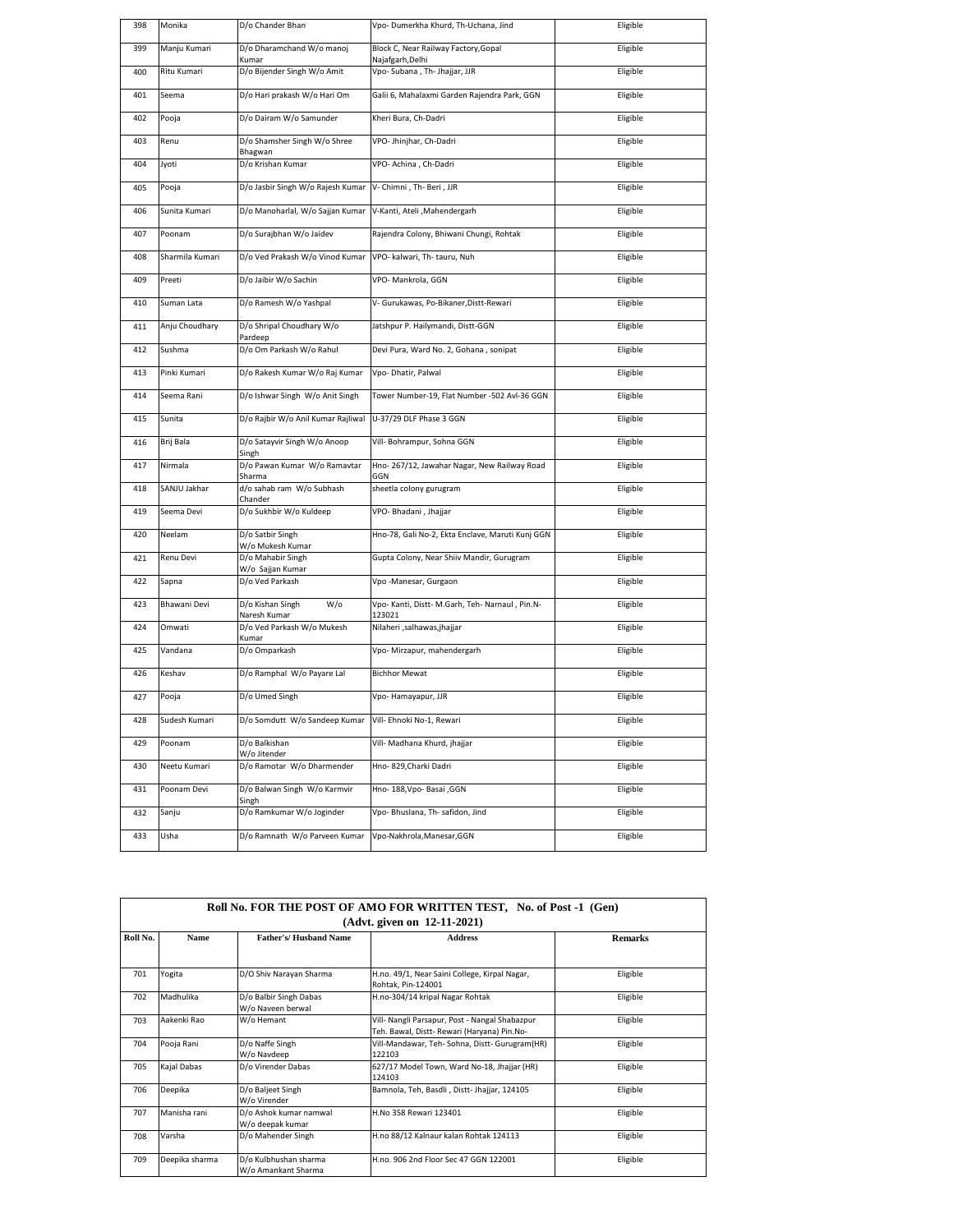| 710 | Ritu Sharma    | D/o Chandi Ram                         | VPO- Nehia Distt- Fatehabad 125112                             | Eligible |
|-----|----------------|----------------------------------------|----------------------------------------------------------------|----------|
| 711 | Sangeeta Dalal | D/O Bishanpal Singh Dalal              | H.No 3424 Housing Board Sec-9 Bahadurgarh                      | Eligible |
| 712 | Chanchal       | D/o Balwan                             | Vpo-Buroli, Distt Rewari                                       | Eligible |
| 713 | Alka Yadav     | D/o jaipal yadav<br>W/o Sanjay yadav   | Flat no-104 tower -6 Vipul Garden Dharuhera,<br>Rewari Haryana | Eligible |
| 714 | Nidhi          | D/o Virender Yadav<br>W/o Aman         | Vpo-Nimriwali Distt Bhiwani                                    | Eligible |
| 715 | Richa Rani     | D/o Govind Singh<br>W/o hitender Singh | H.no 355/31B Gali no 14 Ashok Vihar Phase 2<br>GGN             | Eligible |
| 716 | Shushma Bhati  | D/o Veerpal Singh<br>W/o Shiv Kumar    | B147 Sarswati Enclave GGN                                      | Eligible |

|          |         |                              | Roll No. FOR THE POST OF Public Health Manager (NUHM) FOR WRITTEN TEST, No. of Post -5 (Gen)(Advt. given on 12-11-2021) |                |
|----------|---------|------------------------------|-------------------------------------------------------------------------------------------------------------------------|----------------|
| Roll No. | Name    | <b>Father's/Husband Name</b> | <b>Address</b>                                                                                                          | <b>Remarks</b> |
| 1001     | Parveen | S/o Balwan singh             | H.No 445 Jind 126102                                                                                                    | Eligible       |

|          |               |                                        | Roll No.S FOR THE POST OF Panchkarma Therapist (Female) FOR WRITTEN TEST, No. of Post -1 (Advt. given on 12-11-2021) |                |  |
|----------|---------------|----------------------------------------|----------------------------------------------------------------------------------------------------------------------|----------------|--|
| Roll No. | <b>Name</b>   | Father's/Hushand Name                  | <b>Address</b>                                                                                                       | <b>Remarks</b> |  |
| 1101     | Manu Yadav    | D/o Chhote lal D/o Anil kumar<br>Yadav | H.no 476 Vill- guwani distt- mahendergarh                                                                            | Eligible       |  |
| 1102     | Jyoti         | D/o Jagpal W/o Vikesh                  | Vpo-Dubhatta Po- Moi Mojri Sonipat                                                                                   | Eligible       |  |
| 1103     | Savin Kumari  | D/o Krishan Kumar W/o Suresh<br>Kumar  | VPO- Bhainswan Khurd Tehsil- Gohana Sonipat                                                                          | Eligible       |  |
| 1104     | Ritu          | D/o Omparkash W/o parveen              | Ward 6 Delhi gate Jhajjar                                                                                            | Eligible       |  |
| 1105     | Poonam kumari | D/o Parkash Vir yadavW/o Anirudh       | Vpo- tumna, Kosli, Rewari                                                                                            | Eligible       |  |
| 1106     | Anjali        | D/o Raghbir Singh W/o Narender         | Ri 52/107 K Block Gopal Nagar Ph2 Najafgarh<br>Delhi                                                                 | Eligible       |  |
| 1107     | Anita Kumari  | D/o Raghu nath W/o Anand Kumar         | Vpo- Nimoth Distt-Rewari                                                                                             | Eligible       |  |

| Roll No. | <b>Name</b>     | Father's/Hushand Name                 | <b>Address</b>                             | <b>Remarks</b> |
|----------|-----------------|---------------------------------------|--------------------------------------------|----------------|
| 1201     | Pankaj kumar    | S/o Anil Kumar                        | Village- Kaliwas Po- Garhi Hasru GGN       | Eligible       |
| 1202     | Jaivir          | S/o Balbir Singh                      | Vpo- Kalwa Distt- Jind                     | Eligible       |
| 1203     | rajesh          | S/o Birbal                            | H.no 274 sec-21D faridabad                 | Eligible       |
| 1204     | Neeraj parashar | S/o Brij Mohan Parashar               | parashar gali Kurali mod, Faridabad 121101 | Eligible       |
| 1205     | Vinay Kumar     | S/o Dayanand                          | Vpo- Kheri Simbalwali distt- kaithal       | Eligible       |
| 1206     | Hari Parkash    | S/o Jagraj                            | Vill- Garhi nathekhan PO- Farukihnagar GGN | Eligible       |
| 1207     | Sonu            | S/o Krishan Kumar                     | Vill-Alimuddinpur farukhnagar GGN          | Eligible       |
| 1208     | Xhama           | S/o Mohan dutt W/o Neerai<br>parashar | parashar gali Kurali mod, Faridabad 121101 | Eligible       |
| 1209     | Vikesh          | S/o Rohtash                           | Vill- Dubheta PO- Moi Majri Sonipat        | Eligible       |
| 1210     | Randhir         | S/o Sher Singh                        | Vpo-Jamal Distt- Sirsa 125110              | Eligible       |
| 1211     | Amit Kumar      | S/o Surajmal                          | Vpo- Kharkara The-Barwala Distt- Hisar     | Eligible       |

| ROLL NO FOR THE POST OF District Program Coordinator-NCD FOR WRITTEN TEST, No. of Post -1 (Gen)<br>(ADVT. Given on 12-11-2021) |                |                                |                                     |                |
|--------------------------------------------------------------------------------------------------------------------------------|----------------|--------------------------------|-------------------------------------|----------------|
| Roll No.                                                                                                                       | Name           | <b>Father's/Husband Name</b>   | <b>Address</b>                      | <b>Remarks</b> |
| 1501                                                                                                                           | Priyanka Sepat | D/o Chaina Ram Sepat W/o Vijay | Flat-11 Rakashak Apartment gurugram | Eligible       |

1501 Priyanka Sepat D/o Chaina Ram Sepat W/o Vijay Singh

 $\overline{\phantom{a}}$ 

| ROLL NO for the post of Homeopathic Pharmacist FOR WRITTEN TEST, No. of Post -1 (Gen) (ADVT, Given on<br>$12 - 11 - 2021$ |             |                       |                                |                |  |
|---------------------------------------------------------------------------------------------------------------------------|-------------|-----------------------|--------------------------------|----------------|--|
| Roll No.                                                                                                                  | <b>Name</b> | Father's/Husband Name | <b>Address</b>                 | <b>Remarks</b> |  |
|                                                                                                                           |             |                       |                                |                |  |
| 1401                                                                                                                      | Vikas       | S/o Dayanand          | Vpo- Kherisimbal wali, Kaithal | Eligible       |  |
| 1402                                                                                                                      | Vinav Kumar | S/o Dayanand          | Vpo- Kherisimbal wali, Kaithal | Eligible       |  |

|          |                |                                        | ROLL NO FOR THE POST OF Ayurveda Pharmacist FOR WRITTEN TEST, No. of Post -1 (Gen) (Advt. given on 12-11-2021) |                |
|----------|----------------|----------------------------------------|----------------------------------------------------------------------------------------------------------------|----------------|
| Roll No. | Name           | Father's/Husband Name                  | <b>Address</b>                                                                                                 | <b>Remarks</b> |
| 1301     | Manoj joshi    | S/o kanhaiya lal joshi                 | Shiv nagar Mandoriya gate Jodhpur Rajasthan                                                                    | Eligible       |
| 1302     | Vikash Adiwal  | S/o Rohan Adiwal                       | Vpo-Baesola.Jind                                                                                               | Eligible       |
| 1303     | <b>Babita</b>  | D/o Hargyan Singh<br>W/o Manjeet Singh | vill- Silani .Sohna.GGN                                                                                        | Eligible       |
| 1304     | Sandeep Ravish | S/o Ramphal Ravish                     | Near Shiv mandir Kichana, Kaithal                                                                              | Eligible       |
| 1305     | Ravinder       | S/o omparkash                          | Vpo-Budain Tehsil-uchana Jind                                                                                  | Eligible       |
| 1306     | Mohit          | S/o Ghanshvam                          | H.no 594 Ward 1, Vpo-thanderi , Hansi , Hisar                                                                  | Eligible       |
| 1307     | parul          | D/o Omparkash                          | vpo-Kakrola .Mahendergarh                                                                                      | Eligible       |
| 1308     | Anita kumari   | D/o Raghunath<br>W/o anand kumar       | vpo- Nimoth Rewari haryana                                                                                     | Eligible       |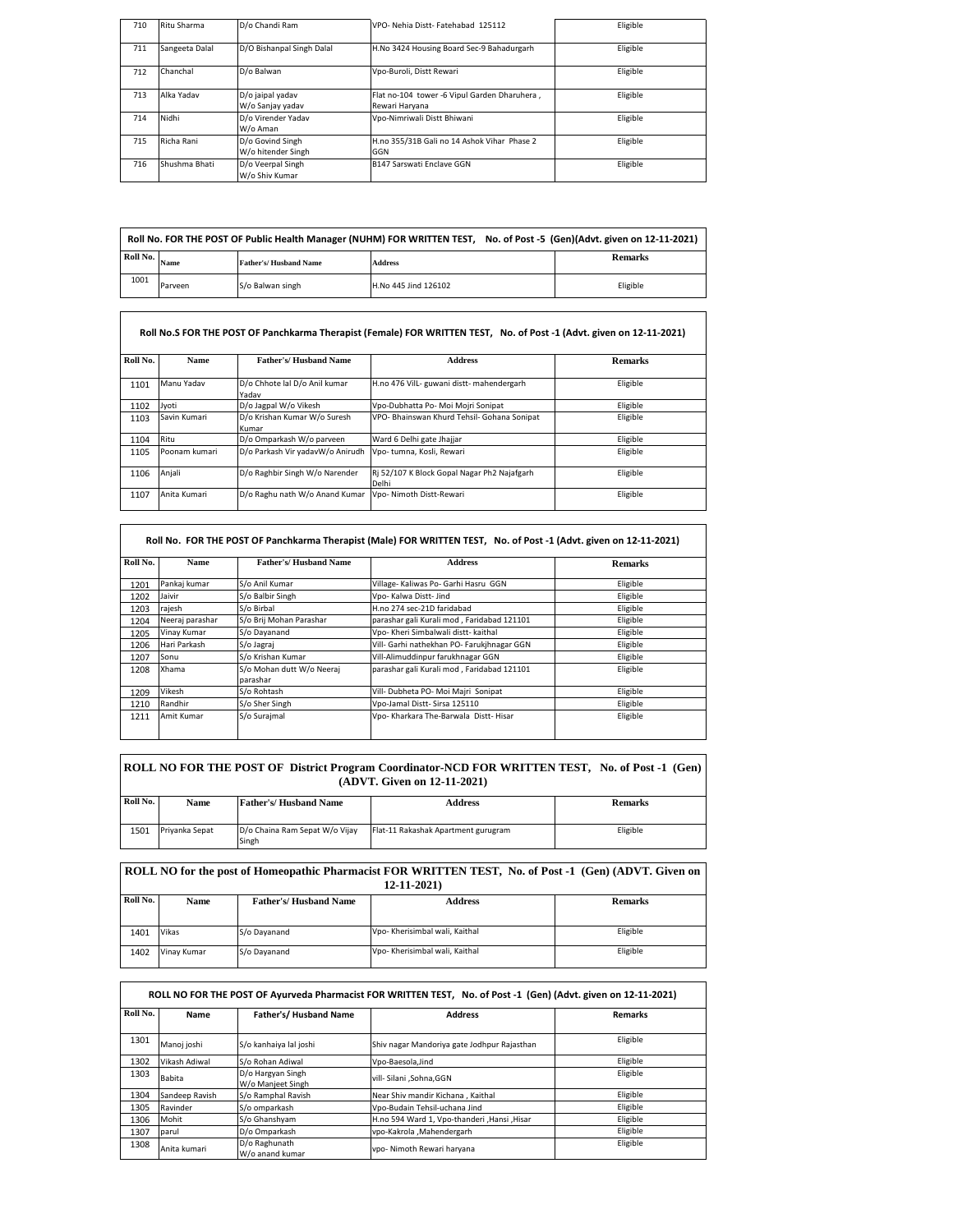| 1309 | Vikash        | S/o Kuldeep Singh                    | vpo-kakroli -sardara Tehsil- badhra distt- ch dadri | Eligible |
|------|---------------|--------------------------------------|-----------------------------------------------------|----------|
| 1310 | Annu          | D/o krishan kumar                    | Garhi hasru GGN                                     | Eligible |
| 1311 | Sushil kumar  | S/o Krishan kunmar                   | H.no-1076 Damoda khurd.Narwana.Jind                 | Eligible |
| 1312 | Vishnu Jangid | S/o Sanwarmal Jangid                 | Ward 3 Nani Sikar, Rajasthan                        | Eligible |
| 1313 | Sube Singh    | S/o Shiv Chand                       | Surheti Jakhal , Satnali , Mahendragarh             | Eligible |
| 1314 | Annu          | D/o Raia<br>W/o Dharmrnder Kaliraman | Vill Dinod . Bhiwani                                | Eligible |

|            |                              |                                                                 | ROLL NO FOR THE POST OF Staff Nurse FOR WRITTEN TEST, No. of Post- 6 (Gen-2, SC-2, BC-A-1, EWS-1),(ADVT. given on 12-11-<br>2021) |                      |
|------------|------------------------------|-----------------------------------------------------------------|-----------------------------------------------------------------------------------------------------------------------------------|----------------------|
| Roll No.   | Name                         | Father's/ Husband Name                                          | <b>Address</b>                                                                                                                    | <b>Remarks</b>       |
| 801        | Meenakshi                    | D/o Padam Kumar<br>W/o                                          | Mohalla Kayasth Wara, Ward No. 6 Sohna Distt-                                                                                     | Eligible             |
| 802        | Pooja                        | Manish<br>W/o<br>D/o Ashok Kumar<br>Pardeep                     | Gurugram<br>Khor (32), Khor Pataudi, Giurugram Haryana Pin.                                                                       | Eligible             |
| 803        | Ajit Singh                   | S/o Ram Kishan                                                  | No-122414<br>Vill. Mohmmadbass, Teh- Ferojpur Jhirka, Distt-                                                                      | Eligible             |
| 804        | Suman Lata                   | D/o Hukam Chand<br>W/o                                          | Nuh (Mewat) HR Pin-122108<br>Vpo Janaula, Teh-Farrukhnagar, Gurugram, Pin -                                                       | Eligible             |
| 805        | Poonam                       | Ajit Singh<br>D/o Dharm pal                                     | 122503<br>Vill. Jauri -Khurd, P.o- Janaula, Teh- Pataudi, Distt-                                                                  | Eligible             |
| 806        | Soniya                       | D/o Omparkash<br>W/o Amit                                       | Gurugram<br>Ward .No-8, Kaccha Babraroad Sunder Nagar                                                                             | Eligible             |
| 807        | Pooja Rani                   | Kumar<br>D/o Devilal                                            | Jhajjar(HR) Pin.N-124103<br>W/o Ajay Kumar H.no-101/10 Gali No-1, Laxman Vihar phase -2                                           | Eligible             |
| 808        | Rachana                      | D/o Parmesh<br>W/o Manoj                                        | Gurugram<br>Vpo- Gurugram, HR Pin.no-122504                                                                                       | Eligible             |
| 809        | Meenaxi Gulia                | Kumar<br>D/o AnandPal<br>W/o Jitender                           | Vpo- Khandewa, Distt- Gurugram, HR Pin- 122504                                                                                    | Eligible             |
| 810        | Sarita                       | Singh<br>D/o Ramkumar<br>W/o Lalit                              | H.no-14/2 Vpo- Mohanpur, Distt- Rewari, Teh-                                                                                      | Eligible             |
| 811        | Shailja Kaushik              | Yadav<br>D/o Ramesh Kaushik                                     | Bawal<br>W/o Manish Vill-Bajghera , Post office-Palam Vihar, Gurugram                                                             | Eligible             |
| 812        | Bhawna                       | Sharma<br>D/o Ramchander<br>W/o Jai                             | Pin.No-122017<br>Vpo- Patli- Hajipur, Teh- F. Nagar, Distt-                                                                       | Eligible             |
| 813        | Nirmla                       | Singh<br>D/o Rajender Singh<br>W/o Suresh                       | Gurugram, Haryana<br>H.no-723, Gaalpati, Malikpur village South West                                                              | Eligible             |
| 814        | Narender                     | Kumar<br>S/o Shamsher Singh                                     | Delhi.110073<br>Bhaini Jattan, teh- Bawani Khera, Distt- Bhiwani                                                                  | Eligible             |
| 815        | Sapna                        | D/o Pawan Kumar<br>W/o Charan                                   | (HR) 127041<br>152/ Near Ram Mandir, Narehera, Gurugram(HR)                                                                       | Eligible             |
| 816        | Deepa                        | Singh<br>D/o Phool Singh<br>W/o Bijender                        | 122503<br>H.no-115, Vpo- Girawar, Jhajjar(HR) 124103                                                                              | Eligible             |
| 817        | Anju                         | D/o Ramesh<br>Wo Manjeet                                        | Vpo- Pathreri, Gurugram Pin- 122413                                                                                               | Eligible             |
| 818<br>819 | Manoj kumar<br>Monika yadav  | S/o Babu Lal Verma<br>D/o Subhe singh Yadas                     | Vpo- Karnikot, Distt- Alwar, Rajshtahn<br>Vill- Jhanjrola Khera, P.o- Sultanpur, Distt-                                           | Eligible<br>Eligible |
| 820        | Rekha                        | D/o Ramniwas<br>W/o Vinit                                       | Gurugram<br>H.no- 999, Basai Village, Basai road, Gurugram                                                                        | Eligible             |
| 821        | Dhanpati                     | D/o Mangat Ram W/o Virender                                     | 122001<br>Vpo- Balina, Teh- Sapla, Distt- Rohtak                                                                                  | Eligible             |
| 822        | Jyoti yadav                  | D/o Chanderpal w/o Naveen                                       | Vpo- Bolni, distt- Rewari                                                                                                         | Eligible             |
| 823        | Neelam Kumari                | Kumar<br>D/o Rampal W/o Sumit                                   | Vpo- sanjarwas, sawadan Pana, Destt- Charkhi                                                                                      | Eligible             |
| 824        | Sonia                        | D/o Rajender Singh W/o Neeraj                                   | Dadri<br>H.no- 147, Baba Hardeva Colony, Hadily Mandi                                                                             | Eligible             |
| 825        | Karamvir Singh               | S/o Munnin lal                                                  | Distt- Gurgaon<br>Vpo- Juddi, teh- Kosli Distt- Rewari                                                                            | Eligible             |
| 826        | Manish kumar                 | S/o Sheotaj Singh                                               | Vpo- Juddi, teh- Kosli Distt- Rewari                                                                                              | Eligible             |
| 827        | Nisha                        | D/o Dharampal                                                   | Hno- B228 sarwati Enclave Colony, Near Sec 10 A<br>ggn                                                                            | Eligible             |
| 828        | Rabina kumari                | D/o Ramnaryan<br>W/o Praveen<br>Kumar                           | Vill- Tikla, Teh- Bawal, Distt- Rewari                                                                                            | Eligible             |
| 829        | Parveen Kumar                | D/o Shdha Ram                                                   | Vill- Kheri Sanwal, p.o- Dhani Phogat, Teh- charkhi<br>dadri                                                                      | Eligible             |
| 830        | Madhu Bala                   | D/o Jagdish Kumar W/o Amit<br>kumar                             | S.no-13, Baldev Nagar, Gurugram                                                                                                   | Eligible             |
| 831        | Monti                        | D/o Padam singh w/o Pansingh                                    | Vill- Khawaspur, P.o- jamalpur, Teh- farrukhnagar,<br>Gurugram                                                                    | Eligible             |
| 832<br>833 | Kavita<br>Bhoopchand         | D/o Balraj W/o Sunil<br>S/o Hariram                             | VPO- Ajaib, Meham, Rohtak<br>V-Ghangoli, PO-Indri, Nuh                                                                            | Eligible<br>Eligible |
| 834        | Ekta                         | D/o Ranvir Singh                                                | V-Dehlaka PO-Jaindapur, Palwal                                                                                                    | Eligible             |
| 835        | Dhanveshri                   | D/o Ved parkash                                                 | Lohat, Dever Khana, Jhajjar                                                                                                       | Eligible             |
| 836        | Preeti                       | D/o Surender W/o Rinku                                          | V-Kasni, Jhajjar                                                                                                                  | Eligible             |
| 837        | Urvashi                      | D/o Gyanchand                                                   | Ward 4, Haily Mandi, Pataudi, GGN                                                                                                 | Eligible             |
| 838        | Jyoti                        | D/o Shamsher Singh W/o pawan<br>Kumar                           | Vpo-Badli, Jhajjar                                                                                                                | Eligible             |
| 839        | Rinki Devi                   | D/o Manmohan W/o Ankit Dahiya                                   | 429/9 Jasbir Colony Rohtak                                                                                                        | Eligible             |
| 840        | Rekha Rani                   | D/o Maha singh W/o Manjeet<br>kumar                             | VPO-Jahangirpur, Badli, JJR                                                                                                       | Eligible             |
| 841<br>842 | Garima Yadav<br>Rekha Rani   | D/o Ravidutt Yadav                                              | Near Shiv shakti School parvatiya colony<br>Faridabad<br>Ashok Vihar, Ph-4, New Delhi                                             | Eligible<br>Eligible |
|            |                              | D/o Satyawan Singh W/o Anish<br>kumar                           |                                                                                                                                   |                      |
| 843<br>844 | Aman Kumar<br>Suman          | S/o Rajender Kumar<br>D/o Satpal Singh W/o Naresh<br>Kumar      | Jatusana, Rewari<br>Vpo-Kharkari Sohan, Tosham, Bhiwani                                                                           | Eligible<br>Eligible |
| 845        | Vandana Dahiya               | D/o Satnarain                                                   | Shyam Vihar, Ph-2, Gopal Nagar, Najafgarh, South<br>west Delhi 11043                                                              | Eligible             |
| 846        | Sunita                       | D/o Satyanarayan                                                | Sarvodya Hospital and research center, Faridabad<br>sec-8                                                                         | Eligible             |
| 847<br>848 | Mamta Devi<br>Usha rani      | D/o Ramher Singh W/o Rakesh<br>D/o Tekchand W/o Ratiram Kaushik | Indira Colony, Jaisinghpura, assandh, Karnal<br>Junehera, PO-Kurali, Distt-Faridabad                                              | Eligible<br>Eligible |
| 849        | Mamta Sharma                 | D/o Lal Chand W/o Durgesh                                       | V-Kashipur PO-Palwal , Palwal                                                                                                     | Eligible             |
| 850        | Kavita Devi                  | D/o Ramkanwar W/o Jaideep                                       | VPO-Ladain Th-Matanhail, JJR 124146                                                                                               | Eligible             |
| 851        | Poonam Bai                   | D/o Ramkumar W/o Surender                                       | Mehra, Ch.Dadri 127026                                                                                                            | Eligible             |
| 852        | Sachin                       | S/o Naresh Raghav                                               | V-Hilalpur PO-Bhiroati, NUH                                                                                                       | Eligible             |
| 853        | Meenakshi                    | D/o Jogender singh W/o rahul<br>Jaglan                          | Sec-49,B Block/Sainik Colony,Faridabad                                                                                            | Eligible             |
| 854<br>855 | Rekha Rani<br>Jony Choudhary | D/o Partap Singh<br>D/o Shri Singh Choudhary W/o<br>Rahul Singh | sanjay Gram Near old delhi road GGN<br>Vpo-Khandewla Th-Farukhngar , GGN                                                          | Eligible<br>Eligible |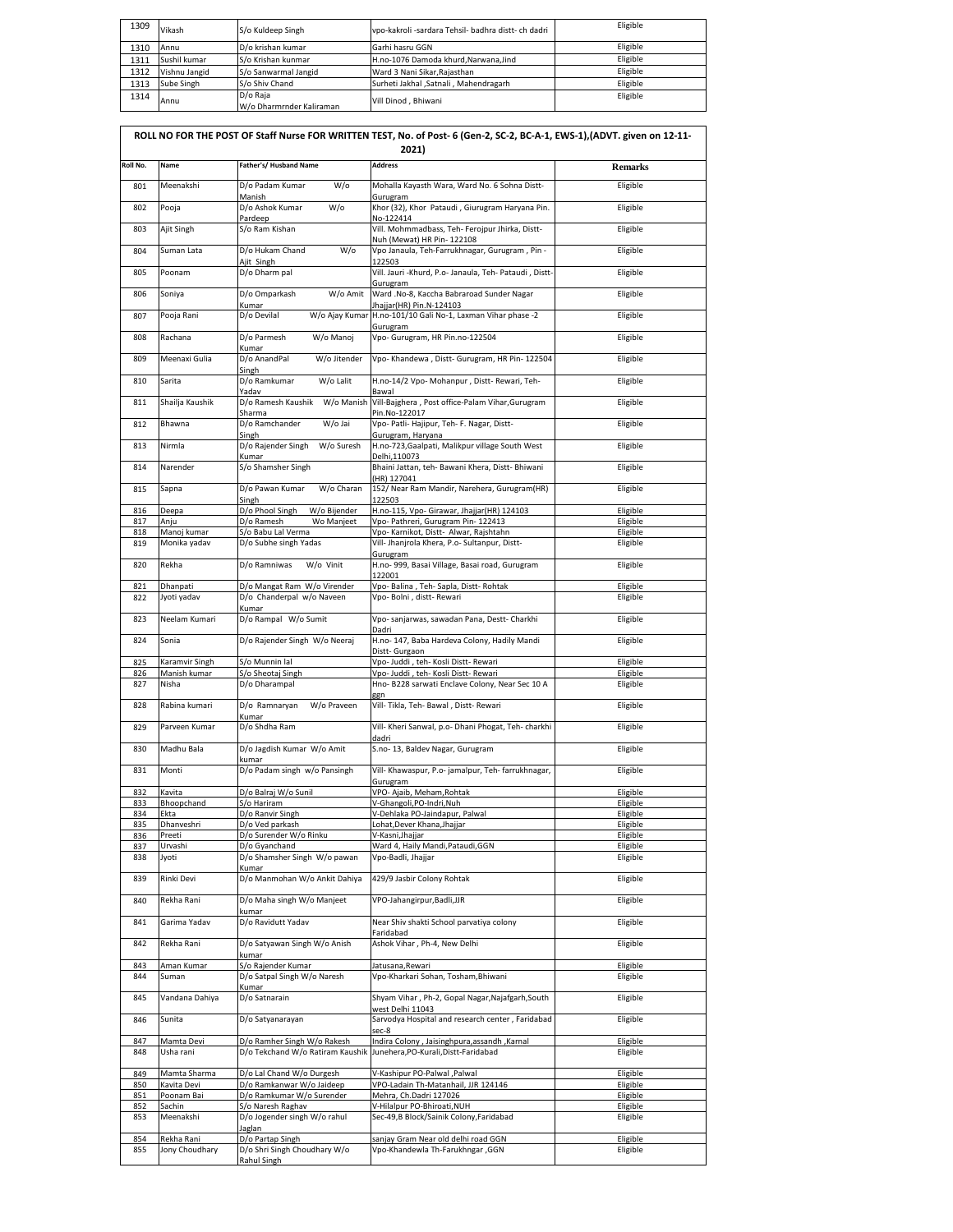| 856        | Manisha                     | D/o manpal Singh W/o pawan                                     | Vpo-Chandu Budhera GGN                                                    | Eligible             |
|------------|-----------------------------|----------------------------------------------------------------|---------------------------------------------------------------------------|----------------------|
| 857        | Krishna Kumari              | kumar<br>D/o Mukesh Singh W/o balram                           | V-Haqdarpur PO- Sherpur, Pataudi, GGN                                     | Eligible             |
| 858        | Kavita Kumar                | D/o Ratiram W/o Deepak Kataria                                 | H.no 301, Basai GGN                                                       | Eligible             |
| 859        | Nisha Rani                  | D/o Pratap Singh W/o Umesh                                     | Pathreri Th-Manesar, GGN                                                  | Eligible             |
| 860        | Shikha                      | D/o Surinder Singh W/o Anil Kumar                              | Block D, Rajender Park, Sec-105,GGN                                       | Eligible             |
| 861        | Sonia                       | D/o Rattan Lal                                                 | Meoka, Wazirpur, GGN                                                      | Eligible             |
| 862        | Pushpa Devi                 | D/o Patram Singh W/o Vikash                                    | Chhara Th-bahadurgarh, JJR                                                | Eligible             |
| 863        | Sonika                      | D/o Mahabir W/o Raju                                           | Bilawal, Po-Atela, Ch.Dadri                                               | Eligible             |
| 864        | Sangeeta Kumari             | D/o Vijender singh W/o Rajesh                                  | ward no-12, Bawal, Rewari                                                 | Eligible             |
|            | Nisha                       | Kumar<br>D/o Mahender                                          | Dharwanbass, PO-Devrala, Bhiwani                                          | Eligible             |
| 865<br>866 | Jyoti                       | D/o Omparkash W/o Rohit                                        | V-panchi Jattan, Sonipat                                                  | Eligible             |
| 867        | Kajal                       | D/o Rajesh W/o Vikash                                          | Huda Plot, sec-56, GGN                                                    | Eligible             |
| 868        | Anju Yadav                  | D/o Rajpal yadav W/o Vishal                                    | Jamalpur, Th-Farrukhnagar, GGN                                            | Eligible             |
| 869        | Reetu                       | D/o Rajeram W/o rahul                                          | Baslambi, Th-Manesar, GGN                                                 | Eligible             |
| 870        | <b>Bhateri Devi</b>         | D/o Hoshiar Singh W/o Ravinder<br>kumar                        | Bilaspur khurd, Th-Manesar, GGN                                           | Eligible             |
| 871        | Varsha Devi                 | D/o Virender Singh W/o pawan                                   | Tajnagar, Th-Farrukhnagar, GGN                                            | Eligible             |
|            |                             | Yadav                                                          |                                                                           |                      |
| 872        | Priya                       | D/o Hari Singh W/o Kartik Bhandari                             | Rattan Vihar, Rajendra Park, GGN                                          | Eligible             |
| 873        | Sonal                       | D/o Hari Singh W/o Dinesh kumar                                | Khanpur, pataudi, GGN                                                     | Eligible             |
|            |                             |                                                                |                                                                           |                      |
| 874        | Deepika                     | D/o Dinesh Yadav                                               | H.no-375, Dhani Shauker ki, Po-Bhora Kalan GGN                            | Eligible             |
|            |                             |                                                                |                                                                           |                      |
| 875        | Usha Devi                   | D/o Lilu ram W/o Bijender Singh                                | Sadhrana Near Ambedkar Bhawan Garhi Hasru<br>GGN                          | Eligible             |
| 876        | Anju sharma                 | D/o Amrish W/o Anil                                            | Sancholi, Sohna, GGN                                                      | Eligible             |
| 877        | Neetu                       | D/o Satbeer W/o Manjeet Kumar                                  | Jatshahpur, Po-Inchhapuri, Pataudi, GGN                                   | Eligible             |
|            |                             |                                                                |                                                                           |                      |
| 878<br>879 | Monika<br>Rinku             | D/o Shripal W/o Gourav Yadav                                   | Janaula, pataudi, GGN<br>V-Sekhupur Majri, PO-Siwari, Farrukhnagar, GGN   | Eligible<br>Eligible |
|            |                             | D/o Raj Singh W/o Joginder                                     |                                                                           |                      |
| 880        | Vaishali Yadav              | D/o Rajender Kumar W/lo Vikash                                 | Sec-52, Wazirabad, GGN                                                    | Eligible             |
|            |                             | Yadav                                                          |                                                                           |                      |
| 881        | Shobha Yadav                | D/o Pradeep singh W/o Samsher<br>Yadav                         | H.no-111, Street-2, Naharpur Kasan, GGN                                   | Eligible             |
| 882        | Manisha Kumari              | D/o Sohan Lal, W/o Harish                                      | Ward 11, Haily Mandi, Jatauli, GGN                                        | Eligible             |
| 883        | Shweta Kumari               | D/o Yudhvir W/o Jitender                                       | Daultabad Po-Nanukalan, Pataudi, GGN                                      | Eligible             |
| 884        | Neeta Kumari                | D/o Lal Singh W/o Rupesh Yadav                                 | Janaula, pataudi, GGN                                                     | Eligible             |
| 885        | Pooja Yadav                 | D/o Satanarayan W/o Ajay                                       | V-Shekhupur Majri PO- Siwari, Farrukhnagr, GGN                            | Eligible             |
| 886        | Manjeet                     | D/o Sukhbir W/o Pardeep Kataria                                | Amar Colony, Gali 1, GGN                                                  | Eligible             |
|            |                             |                                                                |                                                                           |                      |
| 887        | Sarin                       | D/o Hakam Deen                                                 | Bhondsi, TH-Sohna, GGN                                                    | Eligible             |
| 888        | Manju Devi                  | D/o Bhim Singh W/o Anil Kumar                                  | Flat Co1-104, Royal Parc Green Sare Homes, Sec-<br>92,GGN                 | Eligible             |
| 889        | Priya Sharma                | D/o M.L Sharma, W/o parvesh                                    | Gali 1, Vishnu Garden, GGN                                                | Eligible             |
|            |                             | Sharma                                                         |                                                                           |                      |
| 890        | Rajwala                     | D/o Santvir W/o Harikishan                                     | H,no 435/23, Heera Nagar GGN                                              | Eligible             |
| 891<br>892 | Annu<br>Reena               | D/o Singhram W/o Pushpender<br>D/o Sohan Lal, W/o Bir Singh    | V-Alipur, PO-Ghamroj, Sohna, GGN<br>Dhab Dhani, Bhiwani                   | Eligible<br>Eligible |
| 893        | Anjali Rani                 | D/o RD Tomar W/o Sandeep Kumar                                 | Malikpur, Th-beri, Jhajjar                                                | Eligible             |
|            |                             |                                                                |                                                                           |                      |
| 894        | Satender kumar              | S/o Sumer singh                                                | Kamran, Palwal                                                            | Eligible             |
| 895<br>896 | Sweety<br>Seema Rani        | D/o Narendra W/o pankaj<br>D/o Ved Prakash W/o Sandeep         | V-Dhamkora, Po-parvezpur, Loharu, Bhiwani<br>Bharon Bhaini, Meham, Rohtak | Eligible<br>Eligible |
|            |                             | Kumar                                                          |                                                                           |                      |
| 897        | Rahul                       | S/o Ramesh Chand                                               | Ghasera, Th-Nuh                                                           |                      |
|            |                             |                                                                | Ward No 34 Sheetal Nagar, Rohatk                                          | Eligible             |
| 898        | Jyoti                       | D/o Mahabir Singh W/o Jitender                                 |                                                                           | Eligible             |
|            |                             | Singh                                                          |                                                                           |                      |
| 899<br>Уυс | Suman Rani<br>Pinky         | D/o Ishwar Singh w/o Shailender<br>D/o Jagmal W/o Sanjay Yadav | V-Baddo PO- Behbalpur, Hissar<br>ladhuwas Ahir, Saharanwas, Rewari        | Eligible<br>Fligible |
| 901        | Ankita                      | D/o pardeep kumar W/o Kuldeep                                  | Dadhi Bana Po- Adampur Dadhi, Ch.Dadri                                    | Eligible             |
|            |                             | Singh                                                          |                                                                           |                      |
| 902        | Amrita Devi                 | D/o Karan Singh W/o Amit Kumar                                 | VPO- Charkhi, Ch, DADRi                                                   | Eligible             |
| 903        | Suman                       | D/o Radheshyam W/o Hemkishor                                   | Gothra Tappu, dahina, Rewari                                              | Eligible             |
|            |                             |                                                                |                                                                           |                      |
| 904        | Reena Devi                  | D/o Rajbir Singh W/o Amit                                      | Mitathal, Bhiwani                                                         | Eligible             |
| 905<br>906 | Renu Kumari<br>Switi Kumari | D/o Karan Singh W/o Vikash<br>D/o Bhim Singh W/o Monu          | Kirti Nagar, Bhiwani<br>Kasni, Jhajjar                                    | Eligible<br>Eligible |
| 907        | Sombir                      | S/o Dharamvir Singh                                            | Chandol PO- Dhakla, Jhajjar                                               | Eligible             |
| 908        | Asha                        | D/o Satvir Singh W/o Hukam Chand                               | Mundahera, Th- salhawas, JJR                                              | Eligible             |
|            |                             |                                                                |                                                                           |                      |
| 909        | Reena bai                   | D/o Rampat W/o Sanjay Kumar                                    | Kural, Th-Loharu, Bhiwani                                                 | Eligible             |
| 910<br>911 | Nisha Rani<br>Poonam Kumari | D/o Shri Bhagwan<br>D/o Ajit Singh W/o Mohit Kumar             | VPO- Baniyani, Teh- Kalanaur, Rohtak<br>Vpo-Sarupgarh, CH.Dadri           | Eligible<br>Eligible |
| 912        | Monika                      | D/o Ashok Kumar                                                | VPO- Palhawas, Rewari                                                     | Eligible             |
| 913        | Reetu Yadav                 | D/o Sarjeet Yadav W/o Krishan                                  | Hindol, Ch-dadri                                                          | Eligible             |
| 914        | Priyanka                    | Yadav<br>D/o Rajbir                                            | VPO- Asaudha Todran, Bahadurgarh, JJR                                     | Eligible             |
| 915        | Nisha Yadav                 | D/o Jiyaram                                                    | Punsika, Rewari                                                           | Eligible             |
| 916        | Seema                       | D/o Kamal Singh W/o Narender                                   | VPO-Machhrauli, JJR                                                       | Eligible             |
| 917        | Dimpal                      | D/o Jaivir W/o Ramesh                                          | Vpo- Adampur dadhi, Th-Ch. Dadri                                          | Eligible             |
| 918        | Pooja<br>Savita             | D/o Shishu pal                                                 | Ward 9, Saharanwas, rewari                                                | Eligible             |
| 919<br>920 | Sonam                       | D/o Balwan W/o Vikas<br>D/o Inderjit W/o Vikas                 | Vpo-Matanhail, Jhajjar<br>Vpo-Sai, Distt-Bhiwani                          | Eligible<br>Eligible |
| 921        | Priya                       | D/o Sudesh Kumar, W/o Naveen                                   | Vpo- Kachrauli, JJR                                                       | Eligible             |
|            |                             | kumar                                                          |                                                                           |                      |
| 922        | Virender Chandela           | S/o jai singh                                                  | V- Dhani Sadha, Th- Nangal Choudhry,<br>Mohindergarh                      | Eligible             |
| 923        | Krishma Sharma              | D/o Ramotar W/o Lalit Kumar                                    | Pana-mara, Gochhi, JJR                                                    | Eligible             |
| 924        | Kashma Devi                 | D/o Chaman lal                                                 | VPO-Marhi Th-sarkaghat, Distt- Mandi, Himachal                            | Eligible             |
|            |                             |                                                                | pardesh                                                                   |                      |
| 925        | Nitasha Dogra               | D/o karam Chand                                                | Vpo- Upper Behli, The-S-Nagar, Mandi, Himachal<br>pardesh                 | Eligible             |
| 926        | Suman Kumari                | D/o Ranjeet Singh W/o Sunder                                   | Ratan Pura, Badhra, CH-Dadri                                              | Eligible             |
|            |                             | Singh                                                          |                                                                           |                      |
| 927        | Sunita                      | D/o Sher Singh W/o Satish Kumar                                | V-Basai, GGN                                                              | Eligible             |
| 928        | Pooja                       | D/o Sarjan Sahu                                                | <b>Bhimgarh Kheri</b> , GGN                                               | Eligible             |
| 929        | Parveen Munal               | D/o Ajit Singh Munal                                           | ashok vihar, ph 3, Near Cambridge School, GGN                             | Eligible             |